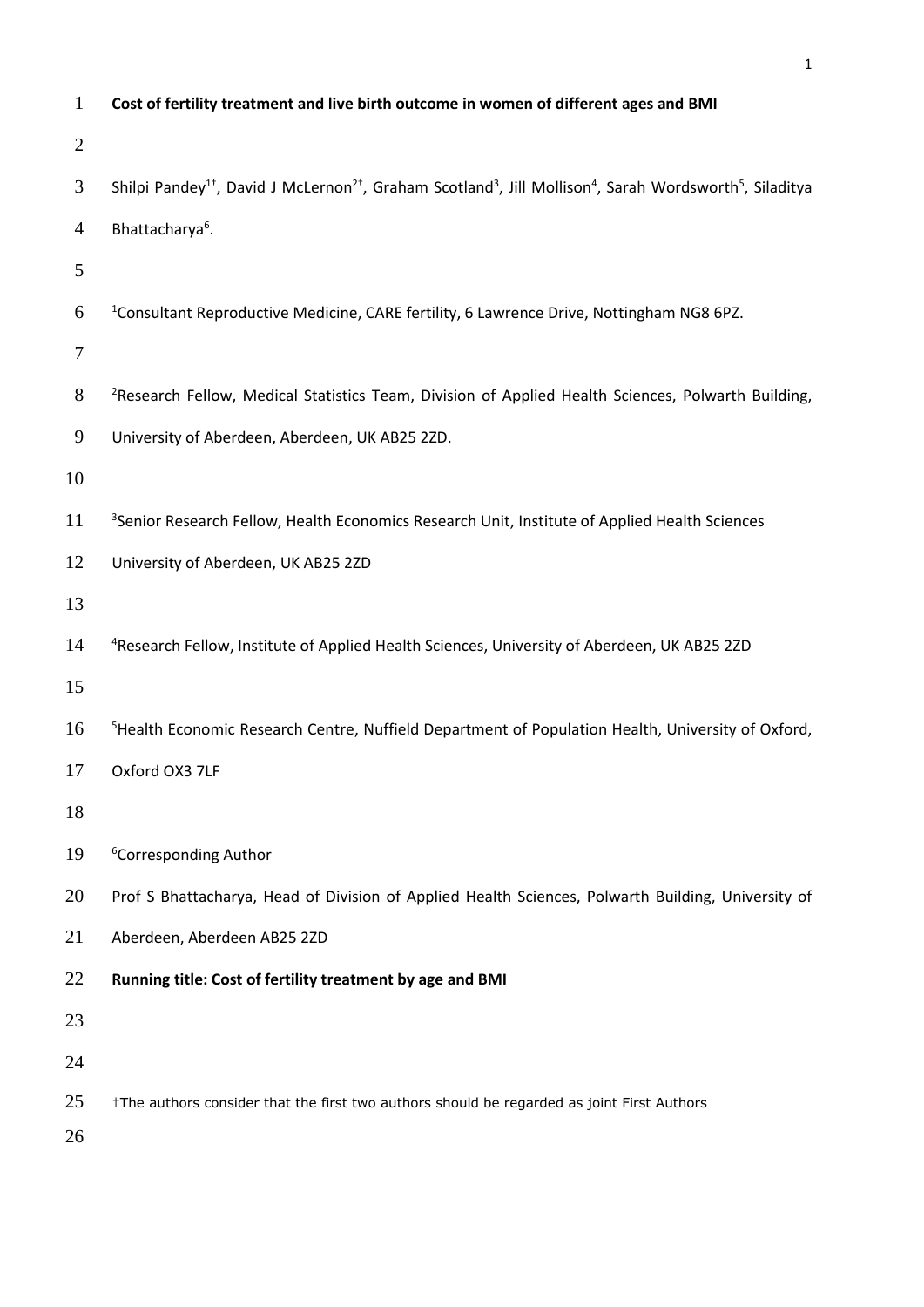| 27 | <b>Abstract</b>                                                                                                    |
|----|--------------------------------------------------------------------------------------------------------------------|
| 28 | <b>Study question</b>                                                                                              |
| 29 | What is the impact of different age and BMI groups on total investigation and treatment costs in                   |
| 30 | women attending a secondary/tertiary care fertility clinic?                                                        |
| 31 |                                                                                                                    |
| 32 | <b>Summary answer</b>                                                                                              |
| 33 | Women in their early to mid-30s and women with normal BMI had higher cumulative investigation                      |
| 34 | and treatment costs, but also higher probability of live birth.                                                    |
| 35 |                                                                                                                    |
| 36 | What is known already?                                                                                             |
| 37 | Female age and BMI have been used as criteria for rationing publically funded fertility treatments.                |
| 38 | Population based data on the costs of investigating and treating infertility are lacking.                          |
| 39 |                                                                                                                    |
| 40 | Study design, size and duration                                                                                    |
| 41 | A retrospective cohort study of 2463 women was conducted in a single secondary/tertiary care fertility             |
| 42 | clinic in Aberdeen, Scotland from 1998-2008.                                                                       |
| 43 |                                                                                                                    |
| 44 | Participants/materials, setting, methods:                                                                          |
| 45 | Participants included all women living in a defined geographical area referred from primary care to a              |
| 46 | specialised fertility clinic over an 11 year period. Women were followed up for 5 years or until live              |
| 47 | birth if this occurred sooner. Mean discounted cumulative National Health Service costs (expressed in              |
| 48 | 2010/2011 GBP) of fertility investigations, treatments (including all types of assisted reproduction)              |
| 49 | and pregnancy (including delivery episode) and neonatal admissions were calculated and summarised                  |
| 50 | by age (≤30, 31-35, 36-40, >40 years) and BMI groupings (<18.50, 18.50-24.99 (normal BMI), 25.00-                  |
| 51 | 29.99, 30.34.99, ≥35.00 kg/m <sup>2</sup> ). Further multivariate modelling was carried out to estimate the impact |
| 52 | of age and BMI on investigation and treatment costs and live birth outcome, adjusting for covariates               |
|    |                                                                                                                    |

predictive of the treatment pathway and live birth.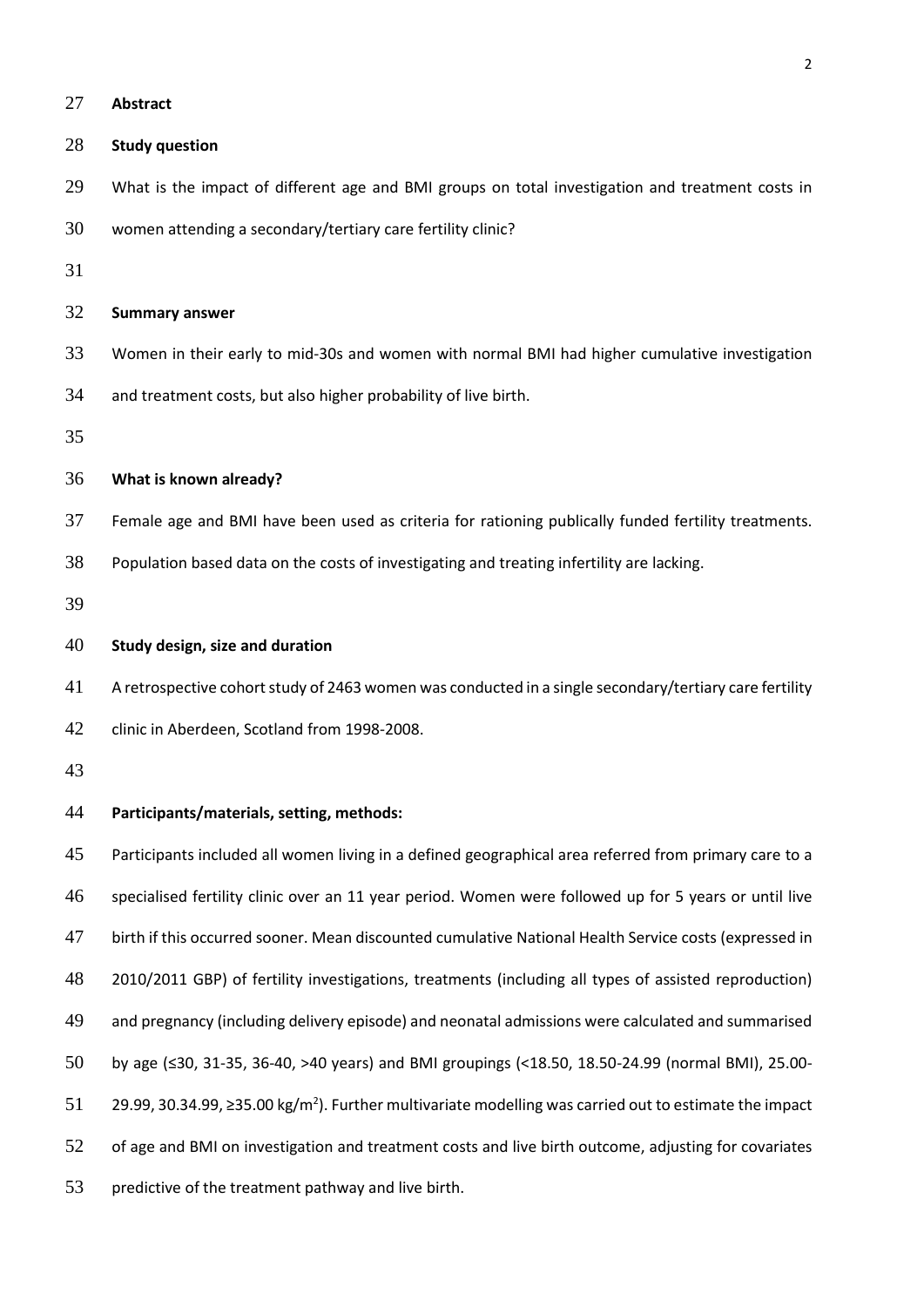## **Main results and the role of chance**

 Of the 2463 women referred, 1258 (51.1%) had a live birth within 5 years, with 694 (55.1%) of these being natural conceptions. The live birth rate was highest among women in the youngest age group (64.3%), and lowest in those aged >40 years (13.4%). Overall live birth rates were generally lower in 59 women with BMI >30 kg/m<sup>2</sup>. The total costs of investigations were generally highest among women younger than 30 years (£491 in those with normal BMI), whilst treatment costs tended to be higher in 31-35 year olds (£1,840 in those with normal BMI). Multivariate modelling predicted a cost increase associated with treatment which was highest among women in the lowest BMI group (across all ages), and also highest among women aged 31-35 years. The increase in the predicted probability of live 64 birth with exposure to treatment was consistent across age and BMI categories ( $\approx$ 10%), except in the oldest age group where a slightly smaller increase in the probability of live birth was observed. The ratio of increased costs to the increased probability of live birth in women who were treated increased markedly in women over the age of 40 years, but tended to fall as BMI increased within all age groups.

## **Limitations and reason for caution**

 Our results, based on retrospective observational data from a single centre, have limited generalizability and are not free from clinician and clinic selection bias which can influence the choice of treatments as well as their costs.

## **Wider implications of the findings**

 Spontaneous live birth rates were particularly high in younger women with unexplained infertility, suggesting that expectant management is a reasonable option in this group. The policy of not over- investigating older women and offering early treatment where appropriate still incurred the highest costs per additional live birth associated with treatment, owing to the lower probability of treatment success. The increased additional cost for each live birth associated with treatment for women with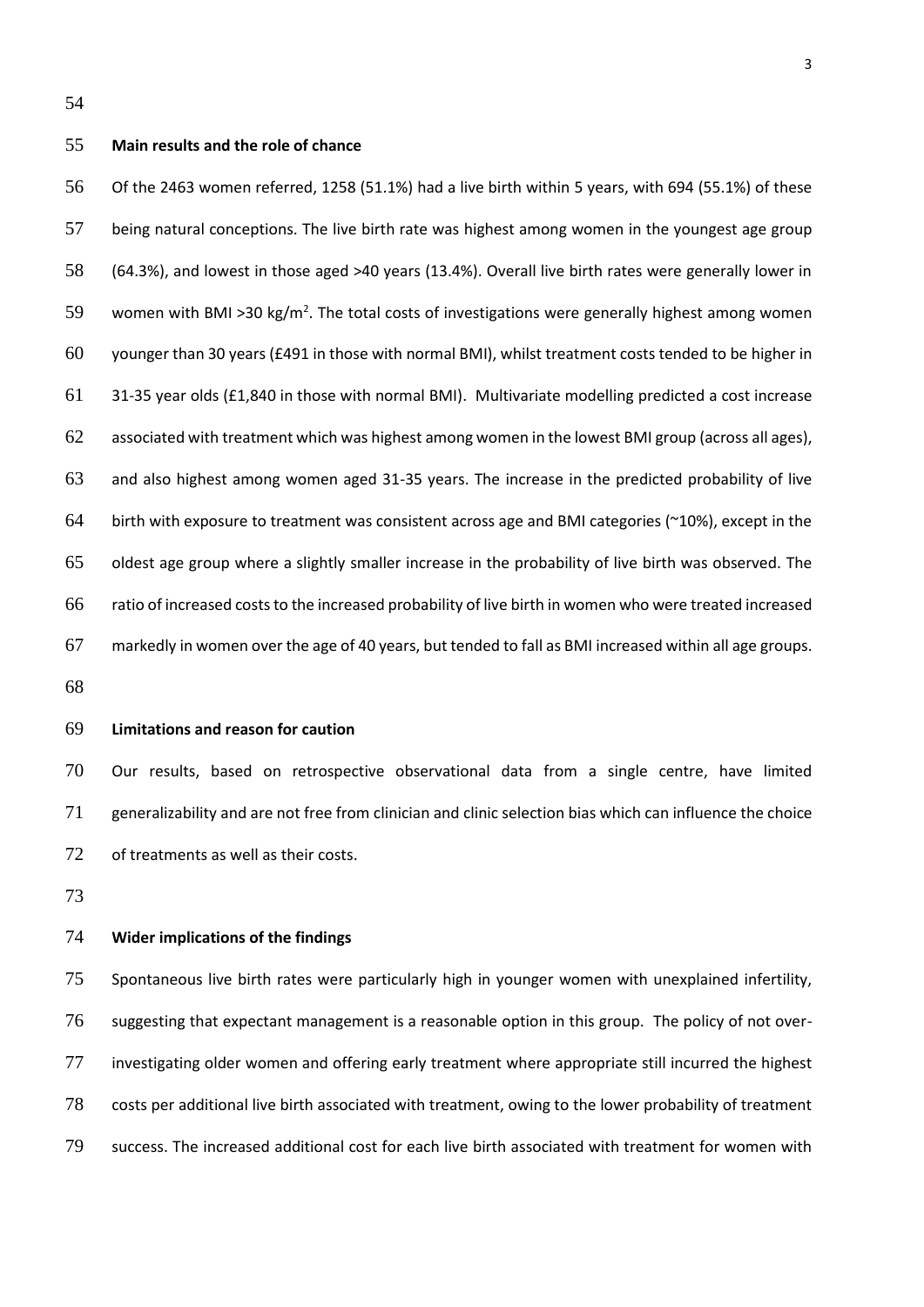decreasing BMI across all age groups, suggests that it may be possible to identify a more targeted 81 approach to treatment.

## **Study funding/competing interest(s)**

 This study was partly funded by an NHS endowment grant (Grant Number 12/48) and DM by a Chief Scientist Office Postdoctoral Fellowship (Ref PDF/12/06). There are no conflicts of interest to declare. 

Key words: Fertility, Live Birth, Body Mass Index, Age, Costs

## **Introduction**

 Considerations of cost-effectiveness are increasingly influential in informing treatment decisions within the National Health Service (NHS) in the UK as well as in other health care settings across the world. Results of published studies showing that women who are older and heavier are less likely to 93 achieve a pregnancy has led to rationing of access to publicly funded fertility treatment on the basis of age and BMI (National Collaborating Centre for Women's and Children's Health 2013). In addition, pregnant women who are obese have been shown to have a higher risk of fetal anomalies (Stothard et al 2009), operative deliveries (Poobalan et al 2009) and pregnancy complications, such as diabetes and hypertension (Cedergren 2004, Bhattacharya et al 2007), all of which can increase the cost of perinatal care (Denison et al 2014). Whilst a substantial amount of data have been published on the costs of IVF (National Collaborating Centre for Women's and Children's Health 2013), the literature contains very little on the cumulative costs of all fertility treatments and investigations (including IVF). There are also few studies which have been able to describe the cost of treatment independent and treatment dependent pregnancies and live births in couples with fertility problems. In the UK, the National Institute for Health and Care Excellence (NICE 2013), which has generated cost-effectiveness models to determine the criteria required for access to NHS funded IVF treatment, acknowledges the paucity of data in this field. A Dutch group used data from the literature to inform models on the cumulative costs and outcomes of ovulation induction, intrauterine insemination (IUI) and IVF with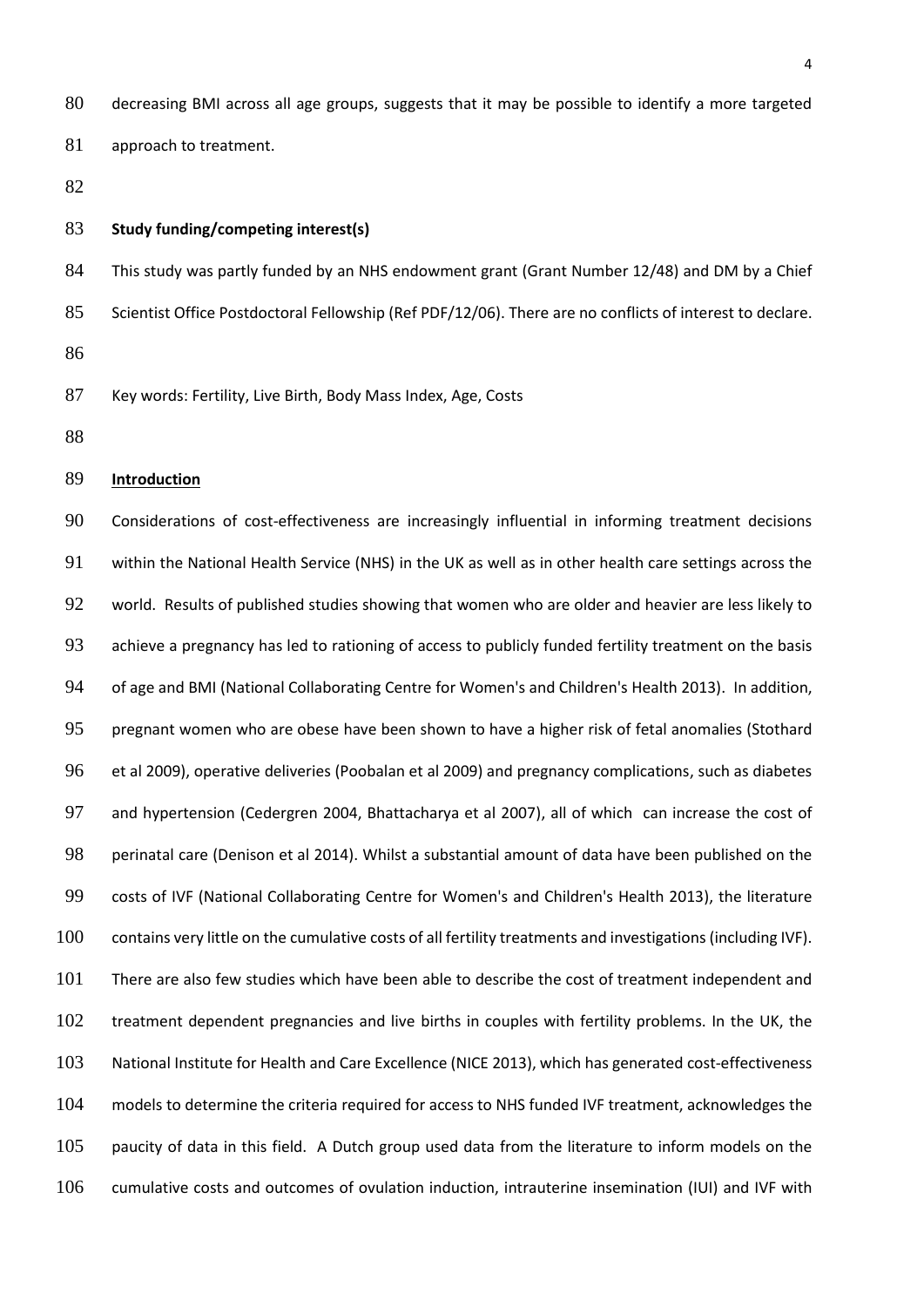respect to overweight and obese women (Koning et al 2010). However, to our knowledge, no previous study has used population based data to estimate the actual impact of current practice on the cumulative costs of both fertility investigations and treatment on women in different age and BMI categories. The aim of this study was to estimate the mean total health service costs of investigating and treating women with infertility living within a defined geographical area.

- 
- 
- **Methods**

 Following approval from the North of Scotland Research Ethics Committee (10/S0802/57) and the relevant Caldicott Guardians, fertility and maternity data were obtained on all women residing in the Aberdeen City District who attended the Aberdeen Fertility Centre (AFC) for the first time between 1998 and 2008. These two data sources were linked using unique identifiers.

120 The AFC is ideally placed to carry out such a study since it holds extensive electronic fertility and maternity records for all women in Aberdeen City district and has logged all fertility investigation and treatment events since 1991. Assessments and tests were performed according to evidence-based 123 standard operating procedures of the AFC based on the NICE guidelines of management of infertility in the UK or, prior to this, Royal College Guidelines (Royal College of Obstetricians and Gynaecologists, 1998). Details of the clinical protocols used in decision making at the AFC are included in the Supplementary Data. The Aberdeen Assisted Reproduction UnitDatabase (ARUD) holds details on all IVF events since 1998, and the Aberdeen Maternity and Neonatal Databank (AMND) has information on all pregnancies and deliveries occurring in Aberdeen City and district since 1950 (http://www.abdn.ac.uk/amnd/). These databases have been used previously to assess the cost of IVF treatment in women in different age and BMI categories (Maheshwari et al 2009, 2010). In this study we used them to assess the costs and outcomes of all fertility investigations and treatments in a cohort of women referred from primary care to a specialised clinic.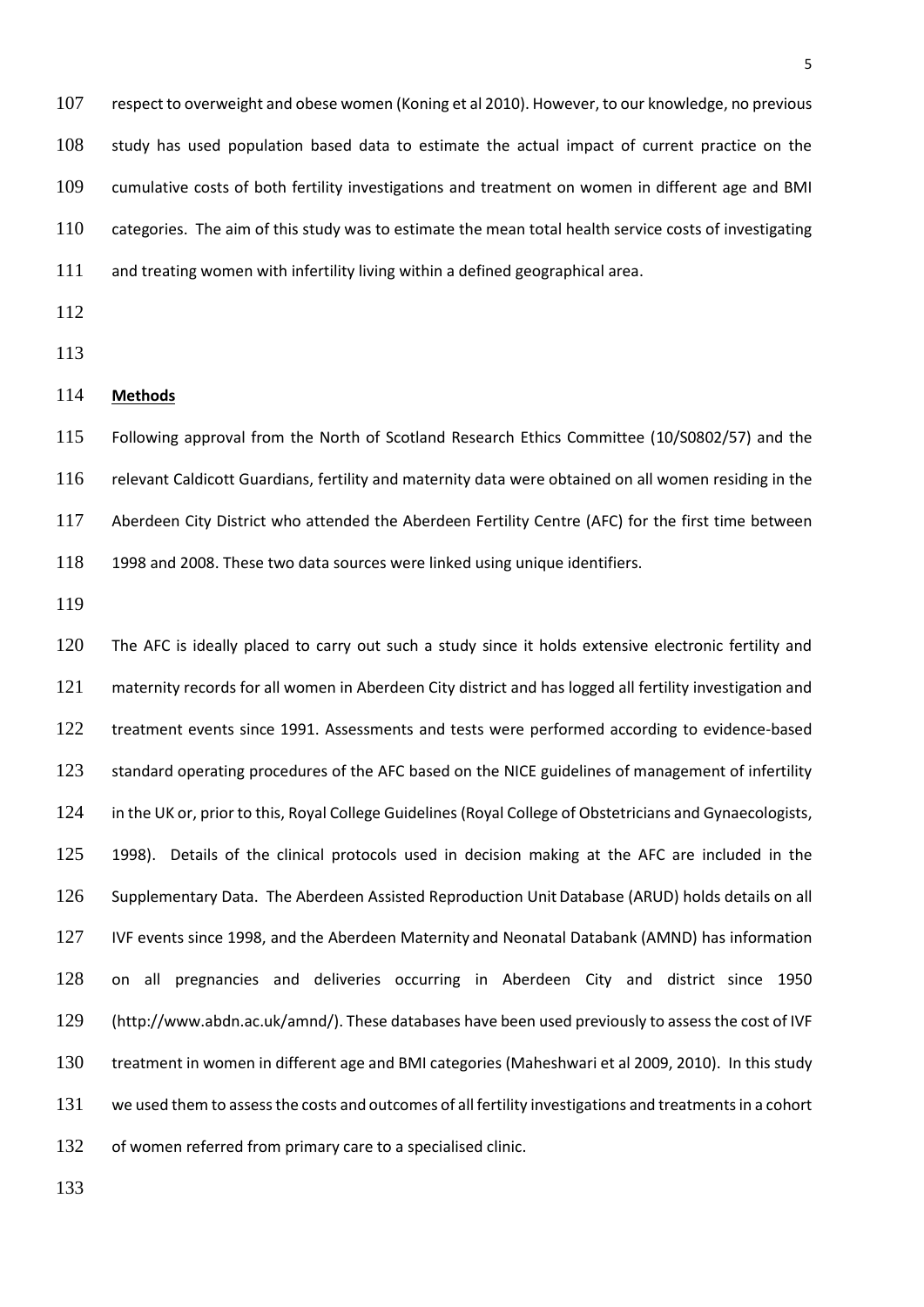Data were extracted on all women for a 5 year period or until the first live birth - if this occurred sooner 135 - after an initial visit to the AFC. A 5 year period was chosen in order to factor in any waiting time between treatments and minimise loss to follow up. The AFC database provided baseline characteristics, outcomes of diagnostic tests, infertility diagnosis, and details of clomiphene citrate, gonadotrophin and intrauterine insemination (IUI) treatments. Details of IVF treatment were obtained from the ARUD. Data on on-going pregnancies, antenatal care, obstetric care and neonatal care were 140 obtained from the AMND. The data were linked and anonymized by the University of Aberdeen data management team, using date of first attendance at the AFC clinic, date of birth, unit number, CHI (unique identification) number and partner's date of birth.

*Inclusion criteria*

145 All women residing in Aberdeen City district (identified by their post codes) and attending AFC for the first time between 1998 and 2008 were eligible for inclusion. Those living outside Aberdeen City District were excluded as some of their maternity records were not recorded within the AMND.

*Outcomes*

 Our outcome measure, live birth, was considered to be treatment dependent if the antenatal booking date for the pregnancy was within 3 months of a treatment cycle reporting an outcome consistent with pregnancy. A live birth was considered to be treatment independent if there was no preceding treatment cycle or if the timing and/or reported outcome of the preceding treatment cycle was inconsistent with the recorded booking date for the live birth. As AFC is the only fertility centre in Aberdeen, all pregnancies in women who had no contact with AFC were deemed (in the absence of any further information) to be treatment independent (Thompson et al 2005).

*Power Calculation*

 Approximately 500 new couples from Aberdeen and its surrounding areas are seen in the AFC each year. As 50% of them are expected to be resident in Aberdeen City District, we anticipated a sample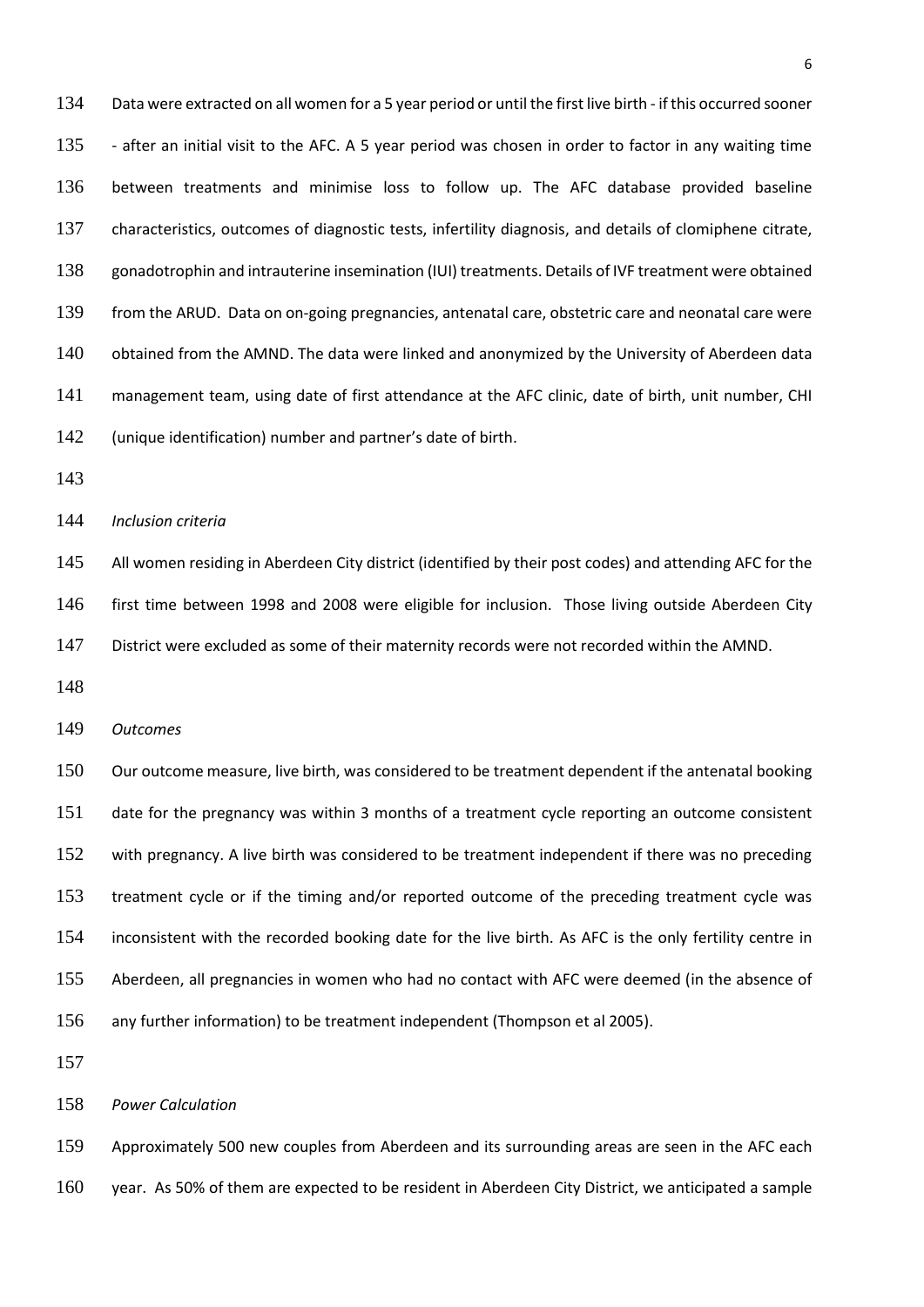size of approximately 2500 new couples over the study period. Assuming that the proportions of women in each BMI category were similar to those reported by our group in a previous study (Maheshwari et al, 2009), it was estimated that a sample of 2500 women would have more than 90% power to detect a difference in costs of one third of a standard deviation between the obese group 165 (BMI >=30kg/m<sup>2</sup>) and the normal BMI group (18.5-24.9kg/m<sup>2</sup>).

*Resource use and costs*

 Costs to the health service were estimated using a combination of top-down (aggregated high level) and bottom-up (detailed micro-costing) approaches. Estimates of resource use inputs required for investigations and treatments were based on a combination of patient records (for certain quantities of consumable items), centre treatment and monitoring protocols, and the opinion of AFC clinicians. 172 Resource items considered included staff time, consumables, capital equipment, overheads and space.

175 The unit costs to add to the resource use data were obtained from Aberdeen Assisted Reproduction Unit expenditure records for consumables. Staff time was valued using nationally available unit costs (per hour) incorporating gross salaries, employer superannuation and national insurance contributions, allocated overheads, and costs associated with the use of building space (Curtis 2011). These incorporate the annuitized cost of the resources invested in training health professionals(Curtis 2011).

 For capital equipment, an equivalent annual cost was calculated based on the purchase price and expected serviceable life span of each item, and this in turn was used to calculate an average cost per use based on estimated annual throughput. A discount rate of 3.5% was applied to capture the opportunity cost of investing in capital equipment. Discounting is performed in economic analyses to account for societal time preference so as to determine the net present value of costs in a common base year. Where use of space associated with a procedure was missing from the staff cost ready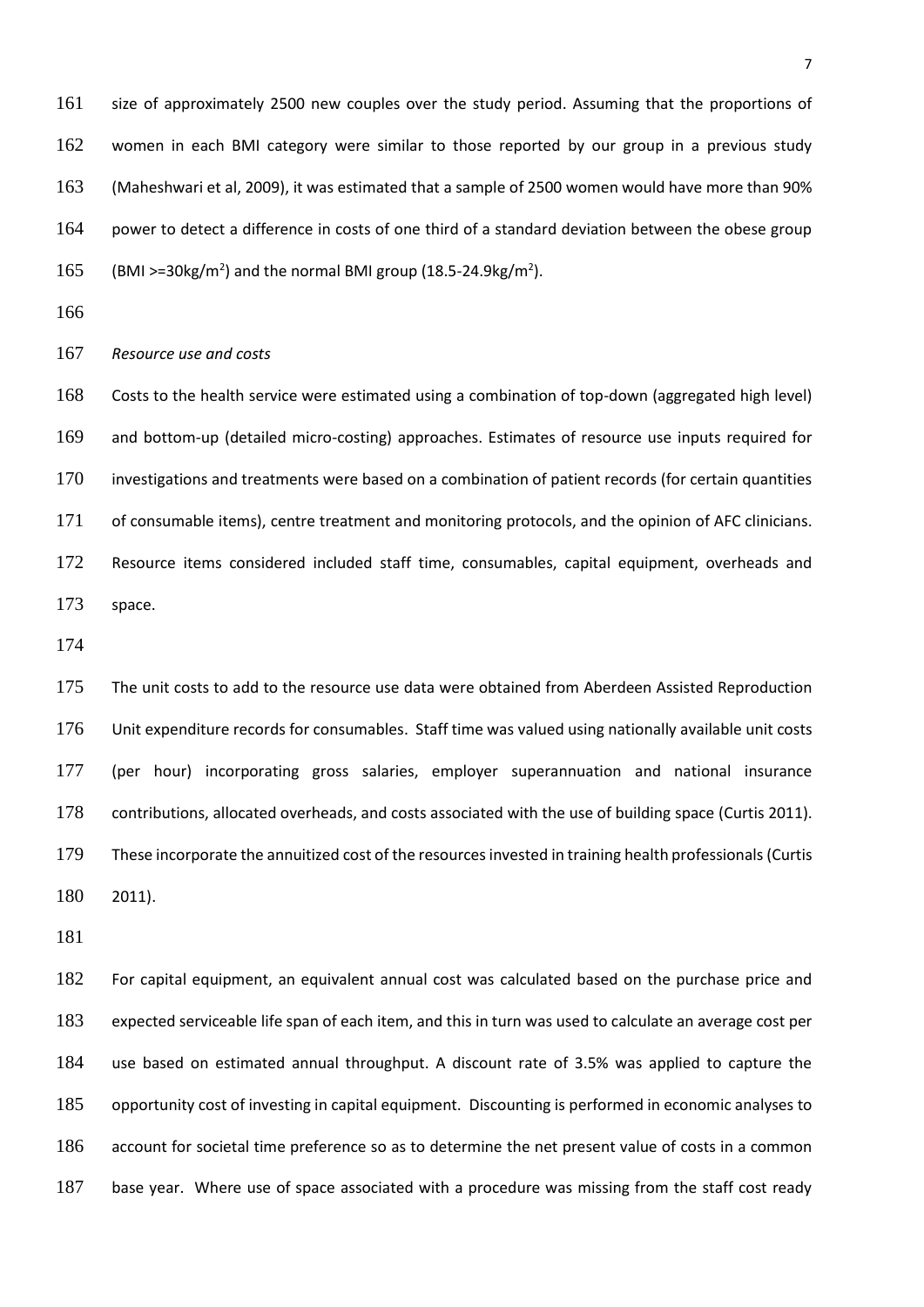reckoner, this was estimated using a unit cost per square metre for a new build, multiplied by the area of space used and annuitized over a 25 year period. Costs calculated are presented in Supplementary tables 1-6.

 For early treatment outcomes (biochemical pregnancy, ectopic pregnancy and miscarriage) the average unit costs of diagnosing and treating these events, as reported by Maheshwari et al (2010), were inflated to 2010/2011 values (Supplementary table 3). Antenatal care contacts, including clinic appointments, scans, blood tests, and hospital admissions were valued using readily available (top- down) unit costs based on financial returns data, as were neonatal admissions (ISD Scotland, [http://www.isdscotland.org/Health-Topics/Finance/Costs/File-Listings-2011.asp\)](http://www.isdscotland.org/Health-Topics/Finance/Costs/File-Listings-2011.asp) (Supplementary table 6).

 All the costs were expressed in 2010/2011 GBP and future costs (beyond year 1) were discounted at 201 a rate of 3.5% per annum in line with HM Treasury recommendations and NICE (2013). Total costs 202 were estimated for each individual by multiplying the numbers of different procedures reported by 203 the estimated unit cost for each procedure, and then summing across all procedures.

## **Statistical Methods**

 Analyses were conducted using SPSS (version 18), STATA (version 12) and SAS (version 9.3). 207 Characteristics of the women attending the fertility centre and treatments undertaken are reported 208 by BMI group and for women whose BMI was missing. Comparison of baseline characteristics and treatments undertaken across BMI groups (<18.5kg/m2, 18.5-24.9kg/m2, 25-29.9kg/m2, 30- 34.9kg/m2 and >=35 kg/m2) were made. Pearson's chi-squared test was used to test for an association between BMI group and each of the following variables: causes of infertility, the 212 proportion of nulliparous women, smoking status, alcohol status, and each type of fertility treatment. 213 The mean female age was compared between the BMI groups using analysis of variance, and the Kruskall Wallis test was used to compare duration of infertility between the BMI groups. The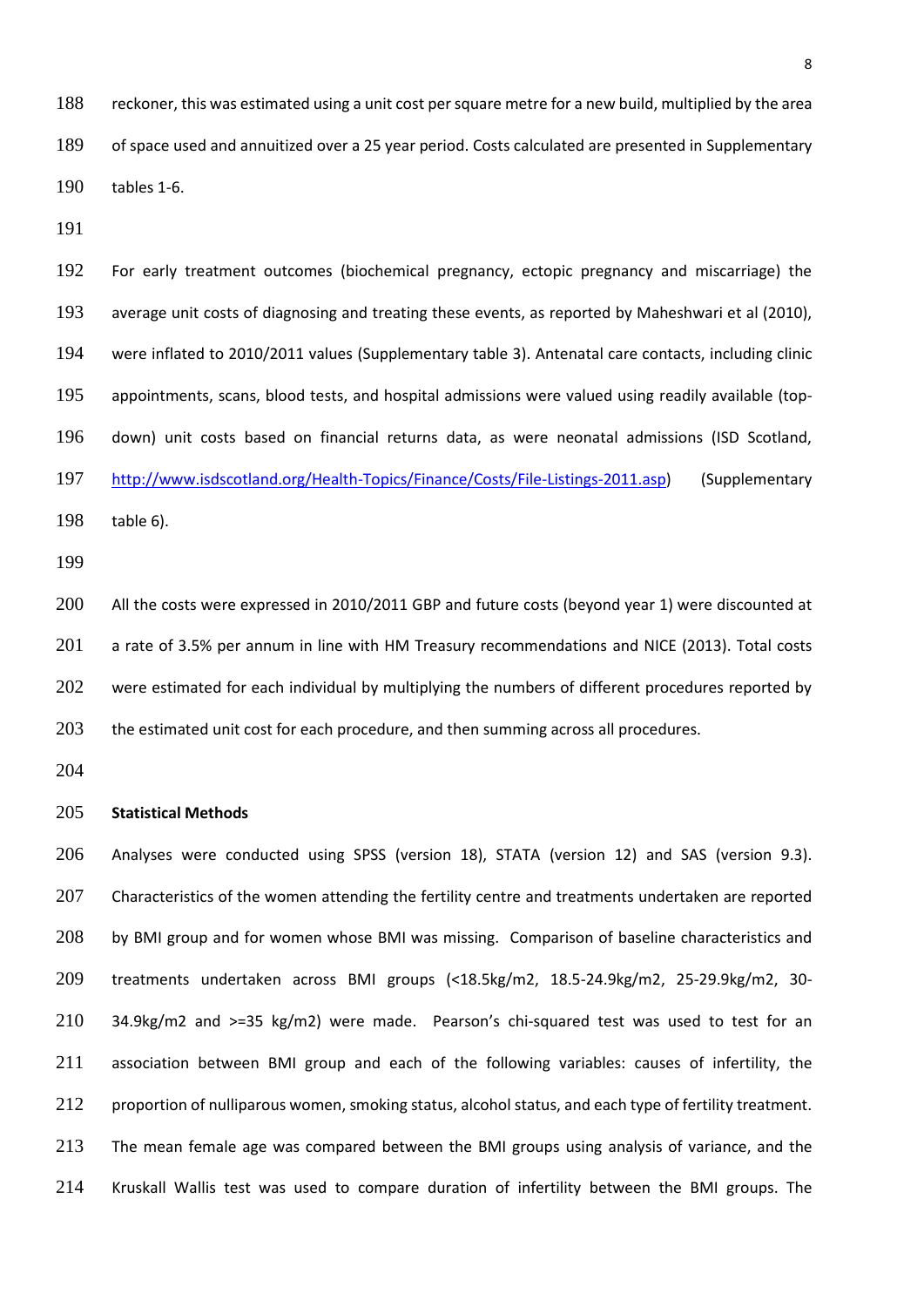215 proportion of missing data was documented and the characteristics of, and treatments given to, 216 patients with complete data were compared to patients with missing data using similar tests as above. 217 Clinical outcomes, mean discounted investigation costs, mean discounted treatment costs, mean 218 discounted pregnancy, delivery and neonatal costs, number of women treated and the mean (SD) 219 number of treatment cycles were presented by BMI and age groups (≤30 years, 31 to 35 years, 36 to 220 40 years, >40 years).

221

222 The impact of age and BMI on total fertility investigation and treatment costs and live birth was 223 assessed using general linear regression. Pregnancy, delivery and neonatal costs were not included 224 in this part of the analysis. These models were adjusted for exposure to fertility treatment (yes/no), 225 primary versus secondary infertility, duration of infertility, year of registration and cause of infertility 226 (including male factor, endometriosis, ovulatory, unexplained, tubal and other). With the exception 227 of duration of infertility and year of registration, which were entered as covariates (i.e. linear effects), 228 all predictors were fitted as factors (i.e. categorical effects). Interactions between the fertility 229 treatment indicator and BMI category, and between the treatment indicator and age category, were 230 also included in the model. A significant age (or BMI) treatment interaction would suggest that the 231 effect of BMI (or age) category on cost/live birth differs between women who did and did not have 232 treatment. Since they help to explain further variation, any significant interactions remained in the 233 model. These models were used to predict costs and the probability of live birth by age and BMI 234 groupings, with and without exposure to treatment. In this calculation, the results are expressed for 235 a cohort of patients with unexplained infertility - a group where spontaneous or treatment 236 independent pregnancies are more common than in other groups – with all other predictors held fixed 237 at either their reference category or mean value.

238

239 The 95% confidence intervals for the predicted probabilities and costs were calculated by drawing 240 3000 random bootstrap samples from the dataset. For each bootstrapped sample we fitted the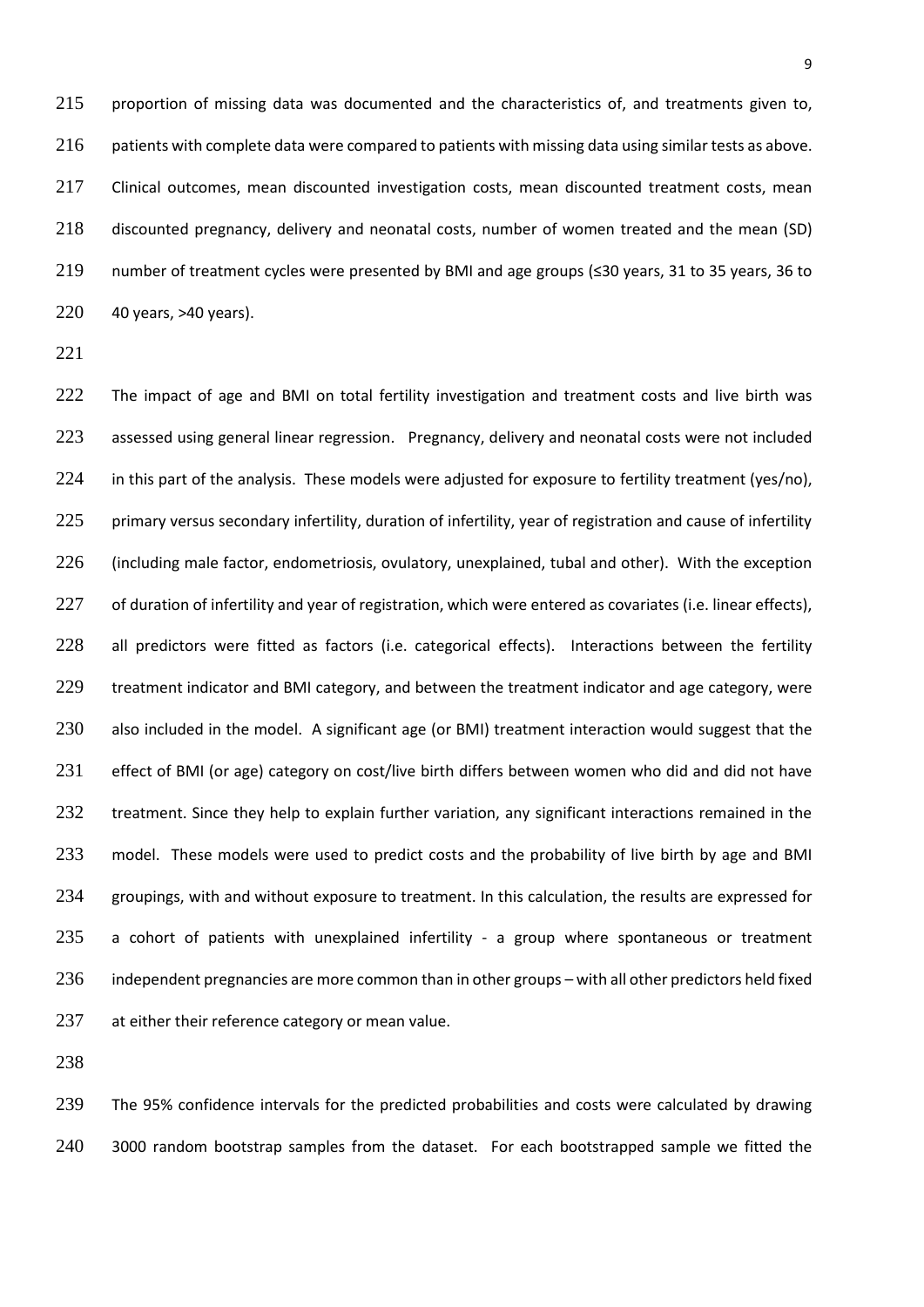241 models predicting cost and live birth, calculated the predicted costs and probabilities of live birth, and 242 took the values at the 2.5th and 97.5th percentile as the lower and upper confidence limit respectively.

243

244 The above analysis was conducted using only patients with complete data. A multiple imputation 245 process was performed to impute values for all predictors with missing information. This was performed using a combination of the Monte Carlo Markov Chain method and predicted mean matching regression (Rubin, 1987). Many other variables, aside from those used in the statistical modelling, were used to inform the imputation process. These included alcohol status, smoking status, parity, and number of cycles of different fertility treatments i.e. clomiphene citrat**e**, gonadotrophin, IUI, donor insemination, fresh IVF and frozen IVF. The statistical analysis described above was performed for the imputed database.

252

## 253 **Results**

## 254 *Patient and treatment characteristics*

255 A total of 2463 women from the Aberdeen City District attended the fertility clinic at the AFC for the 256 first time between 1998 and 2008. Of 1736 (70.5%) women whose BMI data were available, 56% had 257 a normal BMI (i.e. 18.5-24.9kg/m<sup>2</sup>), 25% were overweight (i.e. 25-29.9kg/m<sup>2</sup>) and 16% were obese 258 (≥30 kg/m<sup>2</sup>). Table 1 shows the baseline characteristics of women in different BMI categories along 259 with the treatments received. Women with a BMI <18.5 kg/m<sup>2</sup> were significantly younger than women 260 with BMI in the normal range and women with BMI between 30 to 34.9 kg/m<sup>2</sup>. Over half of all women 261 with BMI ≥ 35 kg/m<sup>2</sup> presented with anovulatory infertility whilst more women (36%) in the normal 262 BMI group had unexplained infertility. Fewer women with BMI over 35 kg/m<sup>2</sup> underwent IVF/ICSI 263 treatment as compared to women with lower BMIs. Women with missing BMI data were significantly 264 older (33 versus 32 years of age), had more secondary infertility (55% versus 41%), smoked more (27% 265 versus 22%) and had a higher percentage of tubal factor infertility (26% versus 17%) compared to 266 women with complete data (Supplementary Table 7). A significantly lower proportion had anovulatory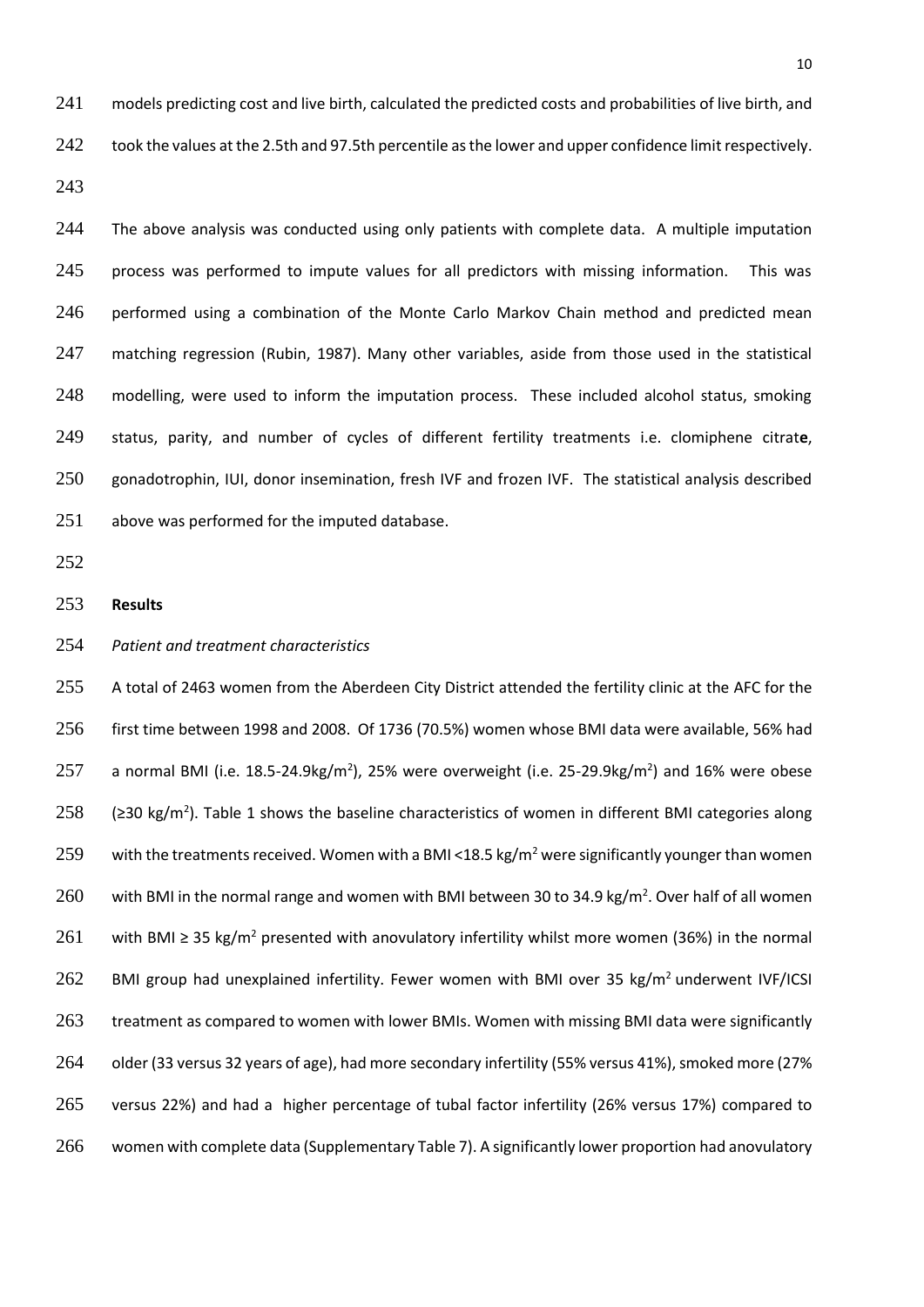(14% versus 23%) and unexplained (24% versus 31%) infertility. They also had less clomifene citrate (14% versus 21%), gonadotrophin (1% versus 3%), and IVF (29% versus 34%) treatment.

#### *Live birth outcome*

271 Of all the women referred to AFC from primary care with a diagnosis of infertility during the study period, 1258 (51.1%) had a live birth within 5 years with 694 (55.1%) of these being treatment independent (spontaneous) conceptions. In those ≤30 years of age, 36.7% conceived spontaneously, compared to only 9.1% of women over the age of 40 years. Out of the 1211 (49.2%) women who received any treatment, 564 (46.6%) had a treatment dependent live birth while 164 (13.5%) had a subsequent spontaneous live birth. Out of the 1252 (50.8%) women who did not receive fertility treatment, 530 (42.3%) had a spontaneous live birth (Table 2). In women of all age groups, 278 spontaneous conception rates were higher than those as a direct result of active treatment, but were not associated with BMI (Table 2).

## *Costs of investigation, treatment and pregnancy*

 Table 3 highlights the mean investigation, fertility treatment and pregnancy costs by age and BMI 283 group. Generally, the average cost of investigations tended to decrease with age and also tended to be lower in women classified as severely obese (≥35kg/m2). The average treatment costs generally appeared highest in women with normal BMI, except in the youngest age group. Average pregnancy and neonatal costs followed a similar pattern (reflecting the higher live birth rate in women with normal BMI) but in some age groups these costs were highest among women with BMI >35 kg/m2. The total costs of investigation and treatment were highest among women who were 30 years or 289 younger, with BMI less than  $25\text{kg/m}^2$ .

 Table 4 shows the number of women in different age and BMI groups who were investigated, along 292 with the resulting costs. In comparison with younger women with normal BMI, fewer women who 293 were older (> 40 years) or heavier (BMI > 30kg/m<sup>2</sup>) underwent a laparoscopy, possibly due to concern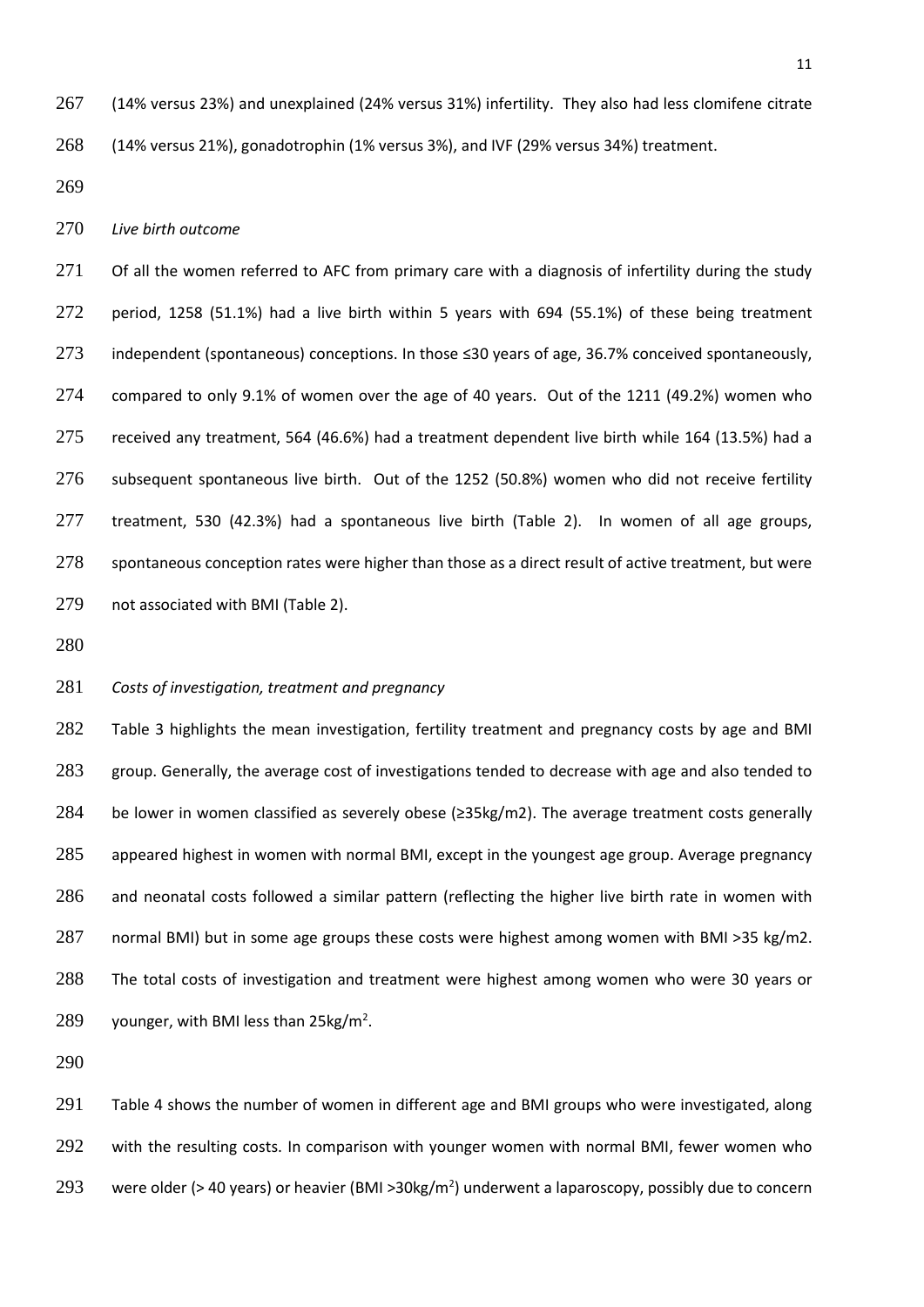about increased surgical and anaesthetic risks. Cheaper investigations, such as blood tests (e.g. mid- luteal progesterone and other hormonal tests), were more frequent in the obese group up to the age of 40 years. With regards to fertility treatment (Table 5), fewer women in the older (and also the youngest) age groups, and in the higher BMI groups, received IVF treatment. By contrast, more women in the youngest age group (and within some age groupings the higher BMI groups) received treatment with clomifene citrate.

*Relationship between costs and age and BMI groups*

302 To further explore the relationship between costs of fertility investigation and treatment with age and BMI, we estimated these costs whilst adjusting for factors associated with the treatment pathway and treatment success. The modelling information (including the parameter estimates for the cost model) is contained in supplementary table S8. The parameter estimate for a particular factor affecting outcome is defined as the predicted increase in cost associated with a one unit increase in the value of that covariate.

 The predicted costs from these adjusted analyses are presented in Table 6 for a cohort of women with unexplained infertility – a group without an absolute barrier to conception who would be expected to have a reasonable chance of treatment independent pregnancy. The results show a cost increase associated with treatment which is higher among women in the lowest BMI group (across all age groups), and also highest among women aged 31-35 years, followed by women aged 36-40 years (compared to women in the youngest and oldest age groups).

*Additional cost per additional live birth associated with treatment*

 A similar approach also assessed the predicted probability of live birth. The live birth outcome model shows an uplift in the predicted probabilities of live birth with exposure to treatment, which is fairly consistent across age and BMI categories (~10%), except in the oldest age group where a slightly smaller increase in the probability of live birth is observed (see Table 6 and supplementary table S9).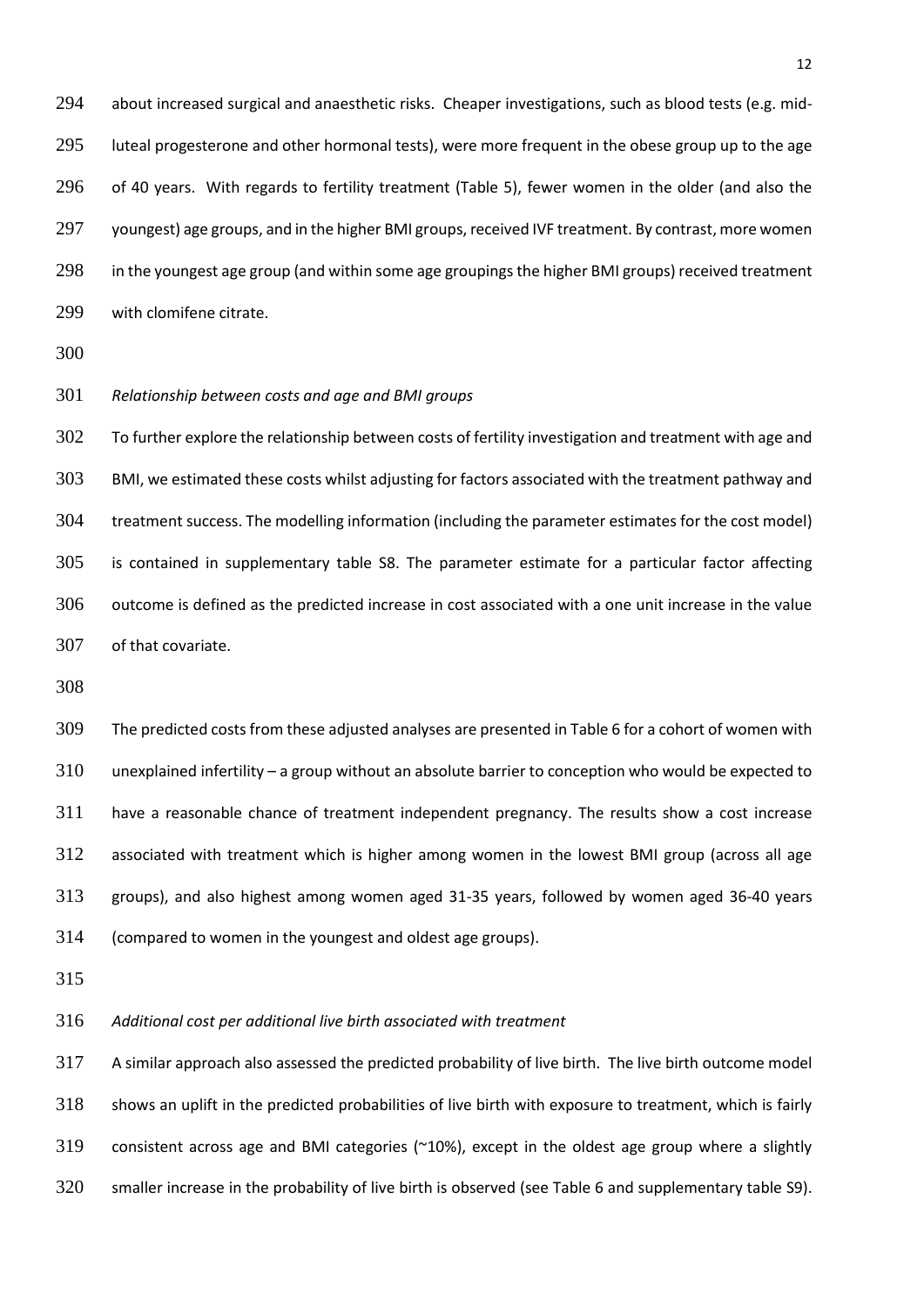Table 7 shows the difference in costs and the difference in the probability of live birth between treated 322 and untreated couples with unexplained infertility across different BMI and age groups. The ratio of 323 these two quantities represents the additional cost per additional live birth associated with fertility treatment. This ratio appears to be fairly consistent across the three youngest age groups. However, 325 it is consistently higher in women over the age of forty than it is for women in the other age groups (across all BMI categories). For example, in women over 40 years of age with a BMI between 18.5 and 327 25 kg/m<sup>2</sup>, the cost of an additional live birth with treatment was £32,785.52. For a woman aged 36 to 40 years with similar BMI, the cost of an additional live birth with treatment was £24,249.10. A surprising finding is that this ratio tends to fall as BMI increases within all age groups. Similar findings were observed for the baseline risk predicted costs and live birth probabilities (see Supplementary Table S10).

333 In both models the year of registration was statistically significant meaning that the costs and live birth outcomes changed over time, as one may expect. To investigate this further we split the cohort into two time periods, i.e. 1998 to 2003 and 2004 to 2008, and refitted the models for each. Generally, there was little difference between the effects of age, BMI and treatment in the two models (supplementary Tables S11 and S12). For the cost model, the interaction between age and treatment status was not statistically significant for the earlier time period but was for the latter time period, with significantly less costs for treatment in women over 40 years.

 Multiple imputation of missing data (mainly BMI) did not appear to alter the magnitude and direction of the results substantially (supplementary tables S13 and S14) but the inclusion of 947 extra patients increased the statistical power resulting in narrower confidence intervals and more highly significant parameter estimates. The predicted probabilities of live birth were generally slightly higher across all the age and BMI categories than those based on the analysis on the complete data (Supplementary Table S15). The predicted costs from the analysis with imputed data were also slightly higher for all age and BMI categories apart from the lowest BMI category which had lower estimates.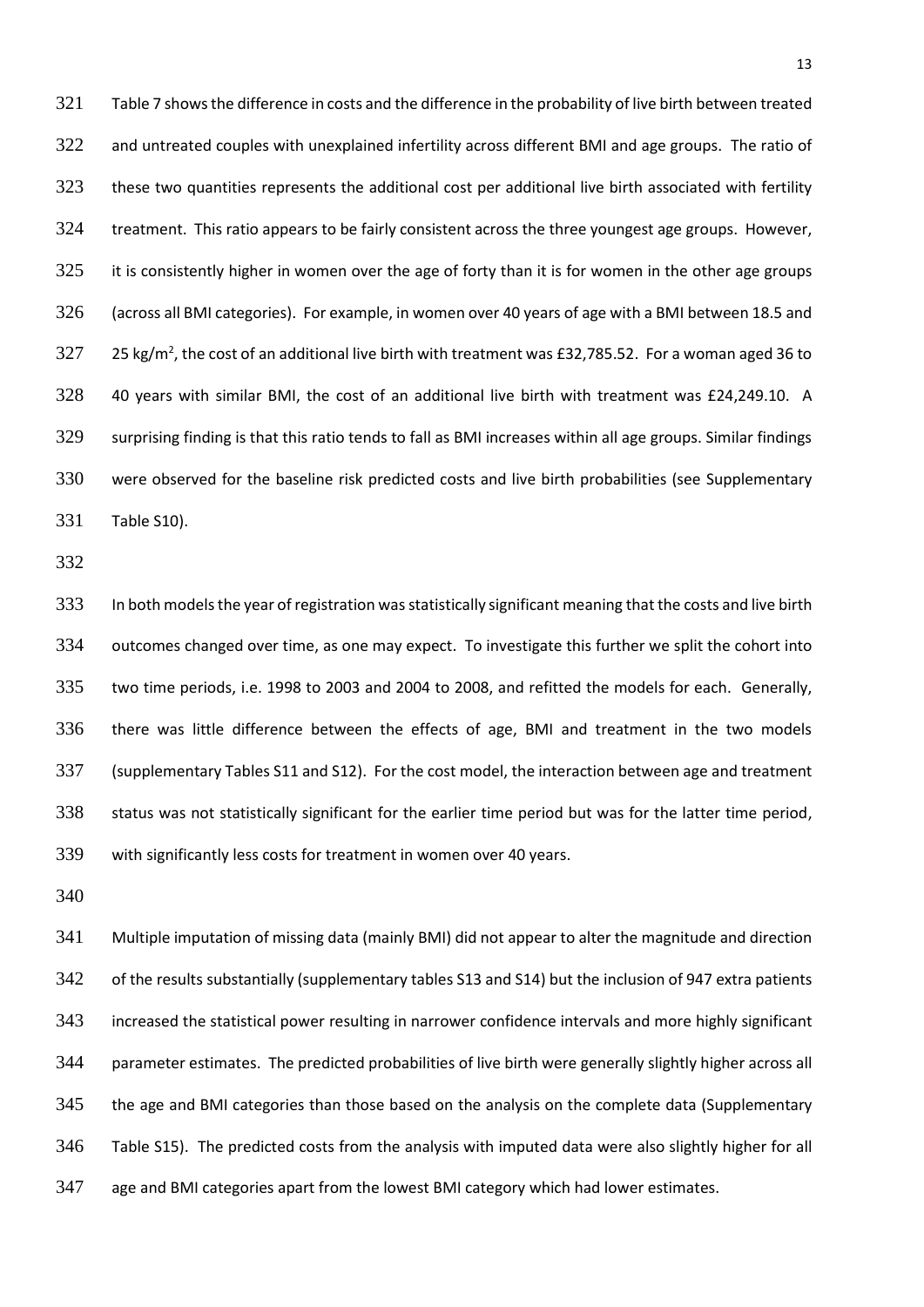## **Discussion**

#### *Principal findings*

 The results of this study show that within each age category, more women conceived spontaneously than as a result of fertility treatment. However, in women who received treatment, over 60% had a live birth either as a result of treatment (46.6%) or spontaneously at a later point in time (13.5%). Of those who did not receive treatment, 42.3% had a live birth. This explains why the increased predicted probability of live birth following treatment (versus no treatment) was higher across all age and BMI groups. The size of this increase was fairly consistent across BMI and age, although it fell substantially in women over the age of 40 years.

 The cost of fertility investigations increased in line with BMI in normal BMI and overweight women, but was lower in women classified as obese (≥30kg/m2) and women >40 years. Women with normal BMI who had the highest overall conception rate incurred the highest costs of treatment as well as pregnancy and neonatal costs. In contrast, older women (> 40 years) and women in the high BMI groups were less likely to receive invasive investigations, such as laparscopy, and expensive treatments such as IVF. Total costs were highest in women aged 30 years or less with a BMI less than 18.5kg/m2. The overall probability of live birth tended to decrease with increasing BMI within each age group. The ratio of the predicted increase in costs to the predicted increase in the probability of live birth (with treatment) was consequently highest for women in the oldest age group (>40 years), but tended to decrease with increasing BMI within each age group.

## *Strengths and weaknesses of the study*

 To our knowledge, this is the first study to explore the overall cost of providing fertility services to women of different ages and BMI groups, using direct health service costs and a relatively large sample of women. Whilst 29.5% of patients had missing BMI information, inclusion of data on these women using multiple imputation produced results which were similar to those where these were excluded.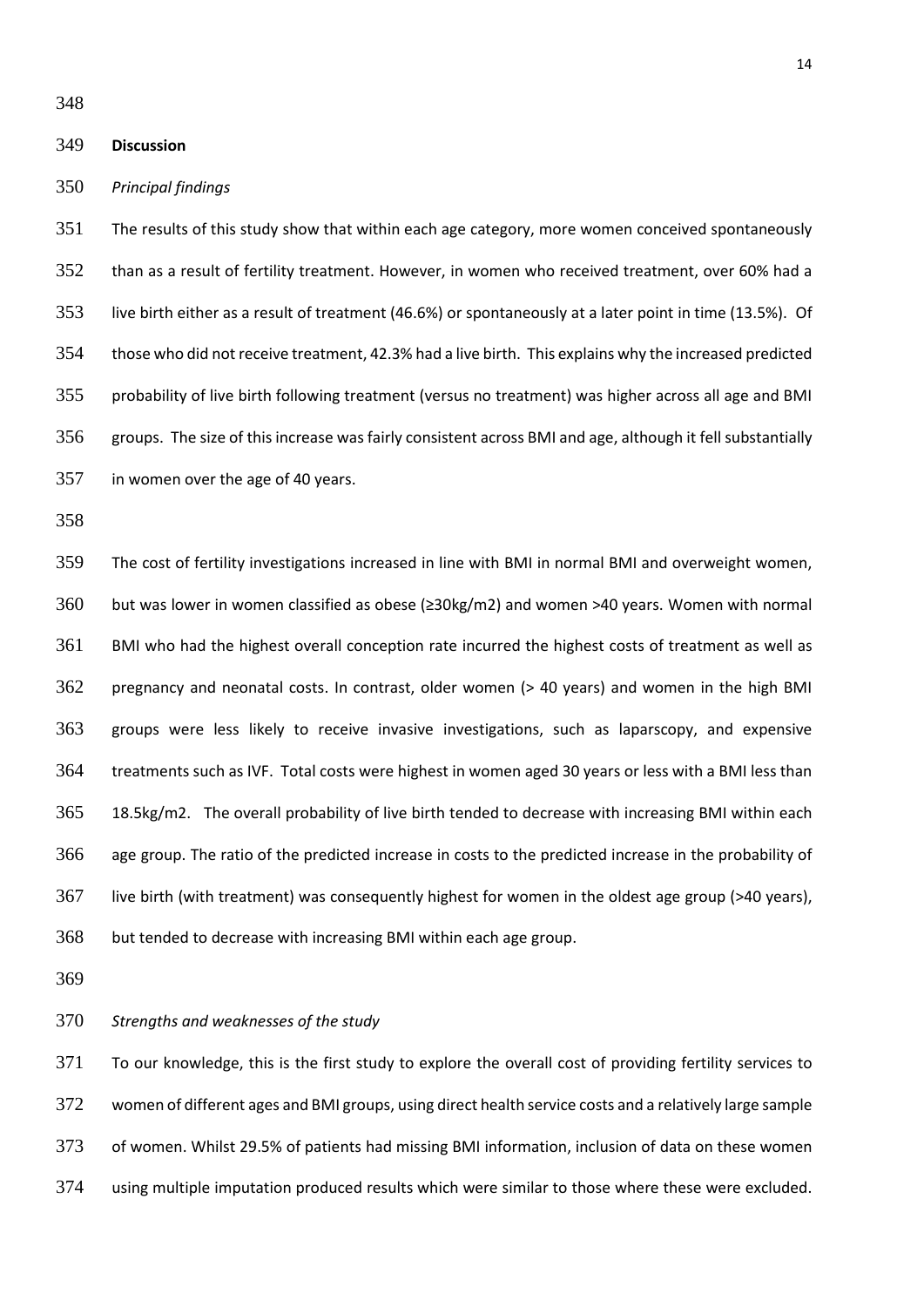As expected, several age and BMI group combinations were under-populated (as shown in Table 2) which may have introduced a level of uncertainty in the results for these groups. However, as the tests of model fit and residual plots were satisfactory, the impact on the final quality of this analysis is likely to be small. A key drawback of this study is the single centre retrospective design which made it impossible to adjust for clinician preference bias against planning investigations and treatment in older and heavier women which may have resulted in lower costs in these groups. However, due to the dominance of the non NHS private sector in fertility care and natural bias associated with under reporting of spontaneous pregnancy outcomes, it would be difficult to replicate this study in any other setting. Aberdeen is unique in being a city with a single NHS fertility clinic (which is also the only provider of IVF in the region) and an NHS maternity unit, with no provision of either service in the private sector. The live birth rates by age group in women who underwent IVF treatment at Aberdeen Fertility Centre in 2012 (33%, <35 years; 24%, 35-37 years; 19%, 38-39 years; 6%, >40 years) (see http://www.aberdeenfertility.org.uk/success-rates/) were reasonably similar to the national average for 2011 (32.2%, <35 years; 27.4%, 35-37 years; 19.9%, 38-39 years; 13.4%, 40-42 years; 5.1%, 43-44 years; 0.8%, >44 years) (Human Fertilisation and Embryology Authority, 2013).

#### *Strengths and weaknesses in relation to other studies*

 A relatively high rate of spontaneous conception in a cohort of infertile couples has been demonstrated previously, especially for unexplained infertility (Brandes 2011, Collins 1995). This finding was confirmed on a much larger population by our study which is one of very few in the literature to be able to analyse longitudinal data on a population based cohort due to the unique nature of local fertility services. Most clinic based fertility studies have a natural reporting bias in terms of not being able to follow up women who conceive without treatment, while population based surveys based on self-completion of questionnaires can suffer from recall bias in terms of details of diagnosis and treatment.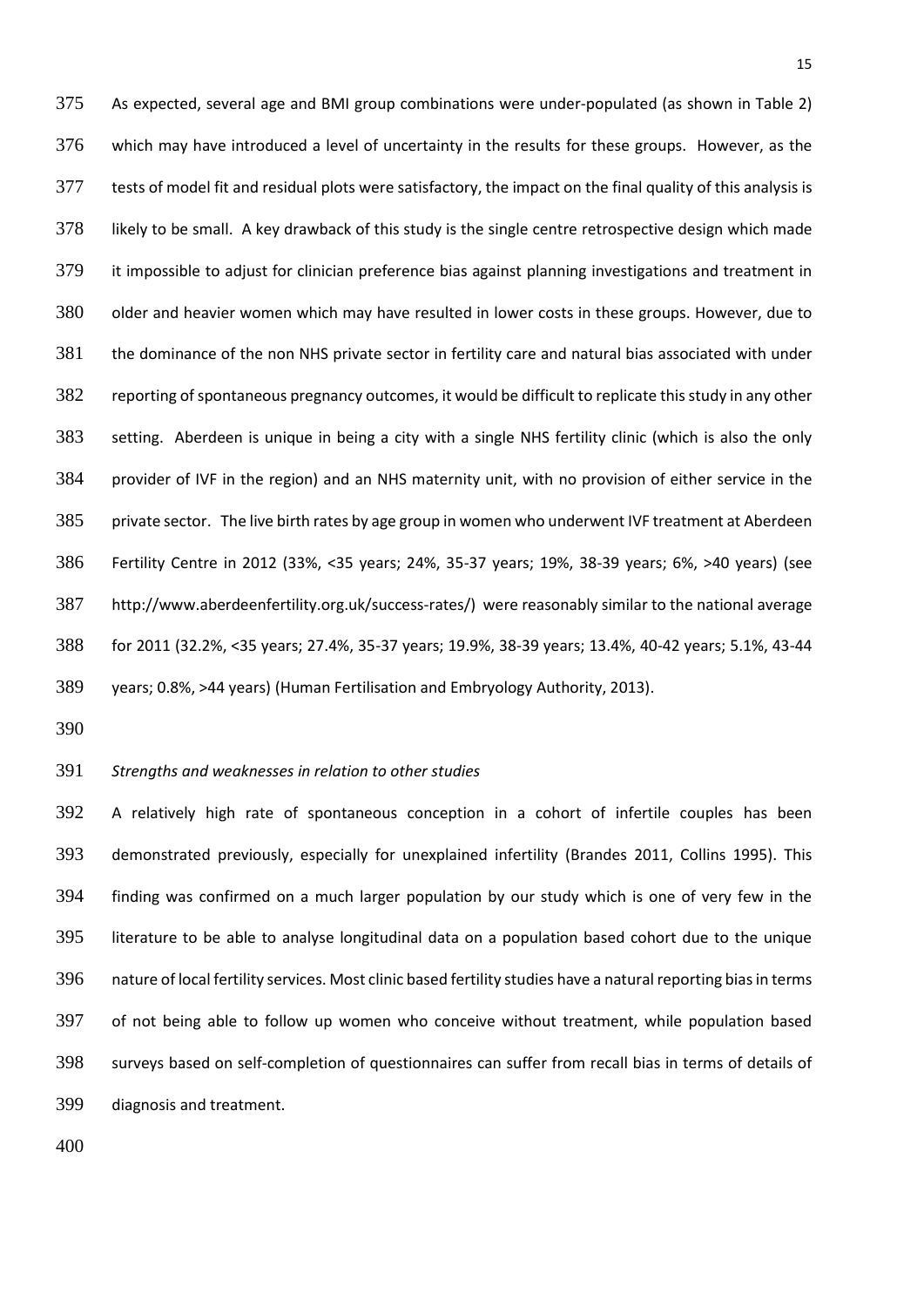This is the first study to provide a comprehensive assessment of total NHS costs for the diagnosis, treatment and follow-on care after pregnancy in women with infertility. A previous study (Maheshwari et al, 2009) has investigated the impact of women's BMI on IVF costs but was unable to capture the total costs of fertility management. A subsequent study by Koning et al (2010) addressed 405 the costs of fertility treatment in general for a hypothetical cohort of 1000 ovulatory and anovulatory women of different weight categories. That study did not account for other conditions, such as sperm dysfunction or tubal factor, and, in the absence of patient level data, relied on modelling techniques based on estimates published in the literature. Thus, it lacked precision and external validity due to its 409 reliance on diverse sources of costs and outcomes reported in the literature over a long time period. In their model, Koning et al (2010) assumed that all overweight and obese women would follow the same pathway, although in actual fact, physician and patient choices can mean that this is not always the case. Studies on direct health service costs of IVF treatment in women in different age groups (Maheshwari et al 2009, Suchartwatnachai et al 2000) showed that the cost of live birth increased with age and was considerably higher in women over 40 years. This was in agreement with our findings though Suchartwatnachai et al, (2000) used charges rather than direct health service costs. Phillips et al (2000) has explored the costs of providing fertility treatment in women with different causes of infertility but none of the above mentioned studies has explored the costs of investigating infertile couples.

## *Meaning of the results*

 Higher costs in younger women with normal BMI reflect prevailing practice based on expert guidance (Balen and Anderson 2007). Unlike overweight and obese women in whom invasive tests or treatment 423 are conditional on weight loss, younger and leaner women are more likely to be considered to be fit 424 for full investigation and eligible for a greater number of treatments. As fertility is known to decline 425 with age, older women are either likely to be offered rapid access to IVF or discouraged from active 426 treatment if the prognosis is expected to be very poor. Thus, they are less likely to undergo expensive tests of tubal evaluation which are unlikely to contribute to clinical decision making, or incur the costs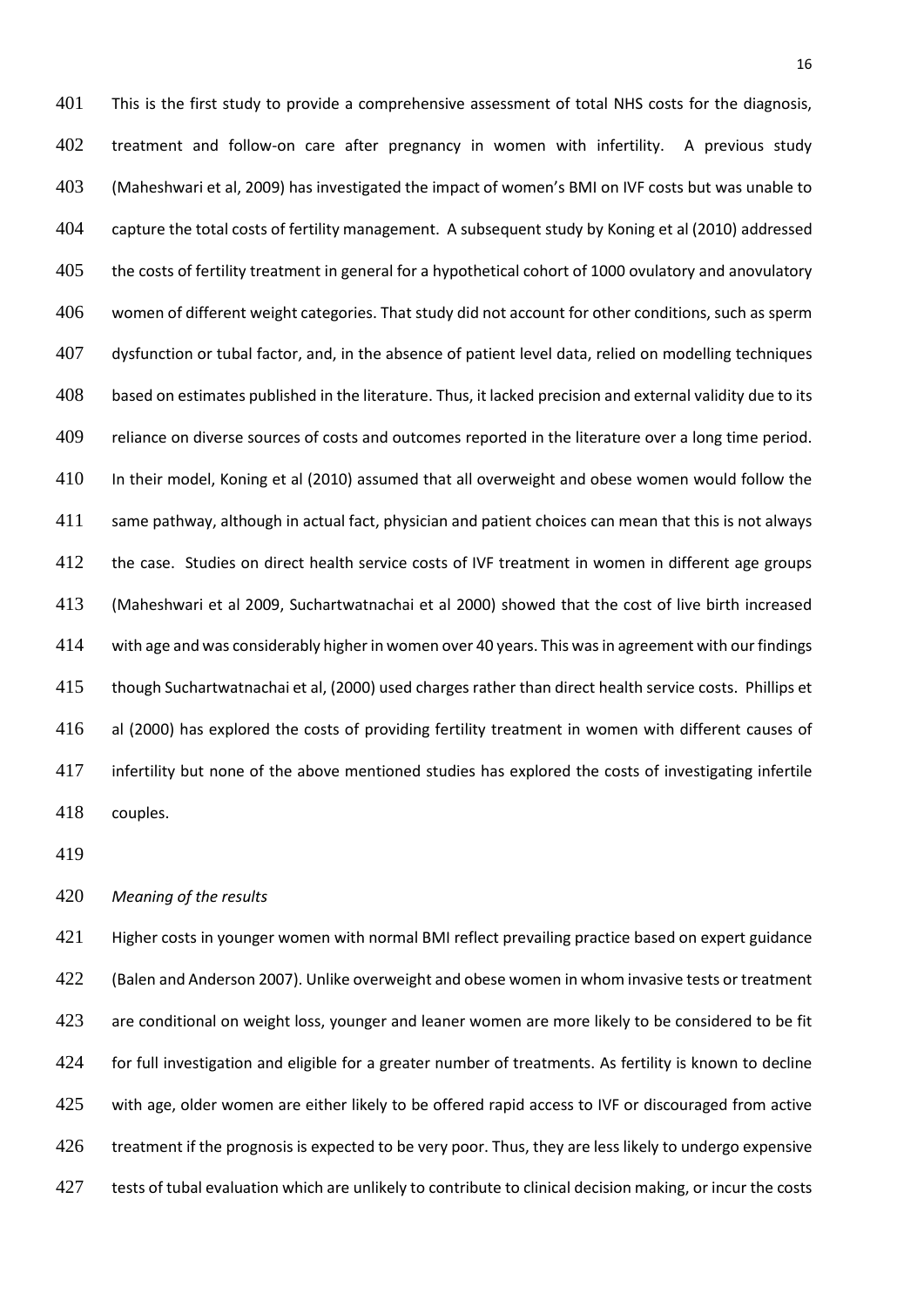428 of IVF when the outcome is expected to be poor. In contrast, younger women may be offered a variety 429 of treatments, such as IUI, before moving onto more definitive treatment like IVF which is often perceived as a last resort.

431 In terms of interpreting our results relating to costs and outcomes in older women, it is worth noting 432 that women over 40 years were not eligible for NHS funded IVF during our study period. It is possible 433 that our findings reflect the fact that only those deemed to have the best chance of conceiving (based on unobserved factors) decided to proceed with self-funded treatment. Younger women, who were more likely to receive NHS funded IVF had a better prognosis, but also a higher rate of multiples which 436 contributed to increased combined pregnancy, delivery and neonatal costs. The finding that the additional cost per live birth (associated with fertility treatment) decreased with BMI within age groups could be explained by the association between BMI and certain types of infertility. For example, in comparison to women with a normal BMI, fewer women with polycystic ovary syndrome, who tend to have a higher BMI, are likely to need IVF as they can often be treated successfully with 441 less costly alternatives such as ovulation induction.

443 Women with very low and very high BMI were younger at their first consultation, possibly because symptoms of anovulation, such as irregular or absent periods, prompted them to seek medical advice sooner.

447 Within each age category, spontaneous conception rates were higher than those associated with 448 fertility treatment. This supports the results of recent studies which have shown that young women with unexplained infertility have a higher spontaneous conception rate and early treatment does not appear to necessarily improve their chances (Steures et al, 2006, Bhattacharya et al, 2008, Brandes et al, 2011, Kamphuis et al, 2014) in comparison with expectant management.

 The additional cost per additional live birth with treatment was highest for women over 40 years of age, mainly due to the small increase in probability of treatment associated live-birth in this group.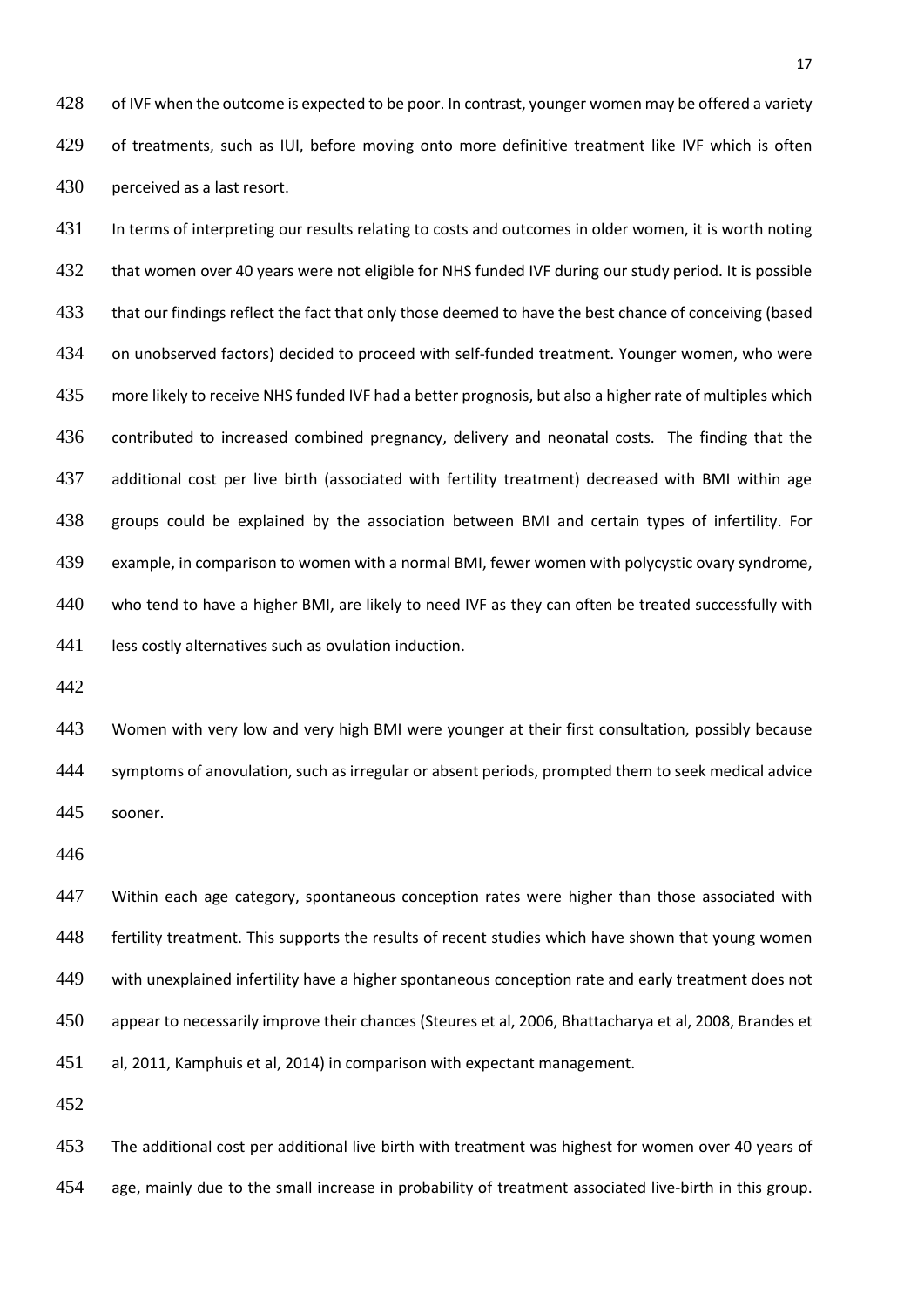This ratio showed a decreasing trend with rising BMI within all age groups, partly reflecting the fact that invasive and expensive investigations and treatments were more likely to be withheld in this group. Although local policy in keeping with British Fertility Society policy and practice guidelines (Balen and Anderson 2007) excluded women with BMI> 35kg/m2 from IVF treatment, some of them had spontaneous pregnancies.

 As changes in practice, clinical decision-making and resource use patterns are inevitable over the 11 462 year study period, we fitted the models predicting costs and live birth separately for two time periods (1998 to 2003 and 2004 to 2008) as a *post hoc* analysis. We found that for the first half of the study period there were no significant differences in total investigation and treatment costs across age groups in those treated and not treated. However, during the second half, women aged 31 to 35 years who received treatment incurred significantly higher costs than those in other age groups whilst treated women over 40 years incurred significantly lower costs. This suggests that early targeted 468 delivery of IVF treatment to older women with a better prognosis may have become more frequent in more recent years.

#### *Implications for clinicians and policy makers*

472 The fact that treatment independent conception rates were higher than those associated with active treatment in the different age groups and predictably highest in younger women with unexplained 474 infertility suggests that expectant management is a reasonable option in this group. However, it 475 should be noted that the presence of other unmeasured patient and clinician factors may mean that 476 for some of these patients, being treated is the better option. This study demonstrates that our 477 current approach of not over investigating women over 40 years of age and offering assisted reproduction where appropriate, still incurred the highest costs per additional live birth. We advise further research to investigate cost-effectiveness of treatment in this group before making firm recommendations for clinicians and policy makers. In women between the ages of 31 and 35 years in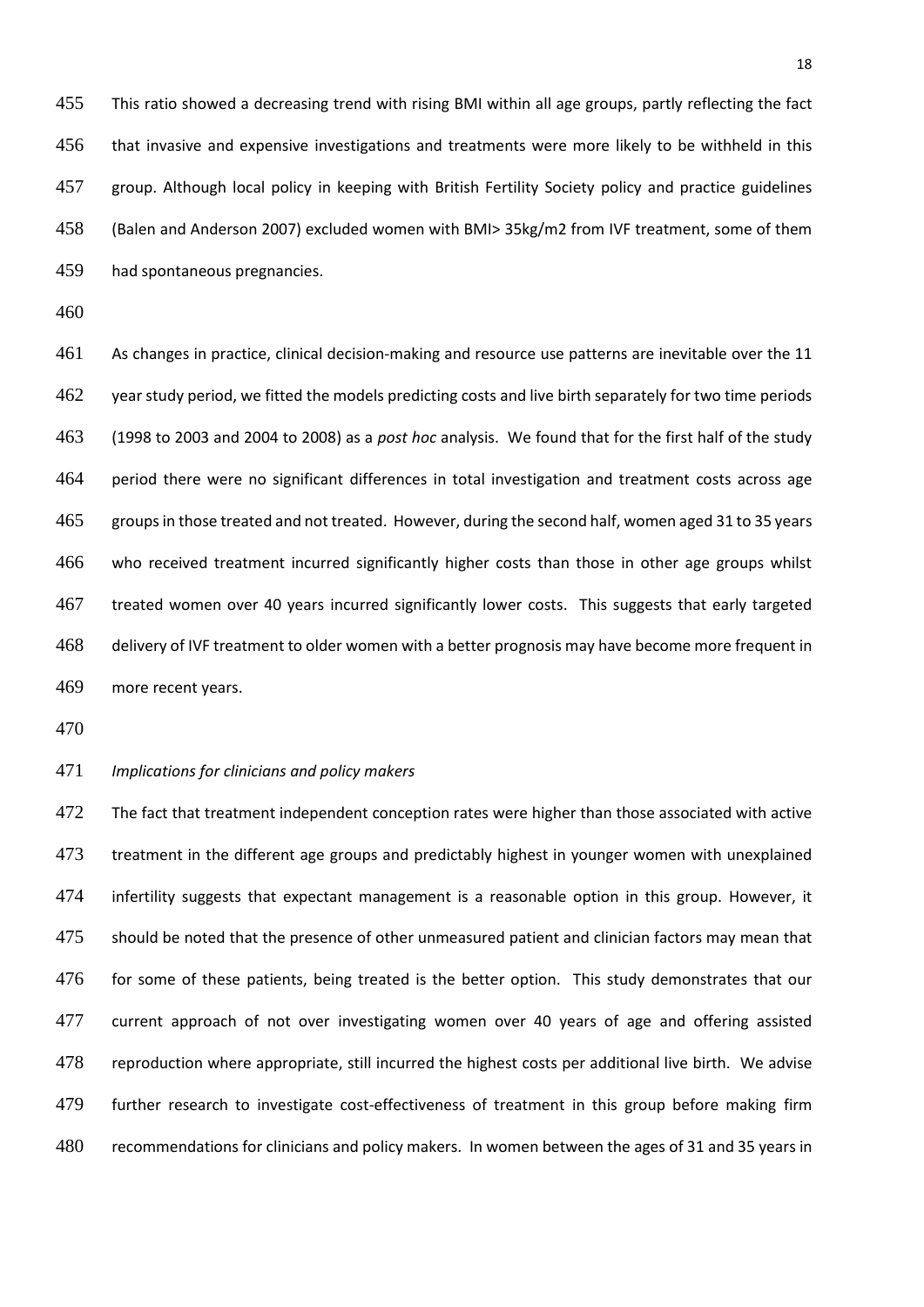whom treatment associated cost per additional live birth were highest, there may be scope to improve

482 the targeting of treatment strategies.

*Unanswered questions and future research*

 Further research is needed to explore more efficient pathways of investigating and treating fertility problems in younger women. This can be facilitated by developing more accurate prediction models 487 for spontaneous pregnancy which would allow a more targeted approach towards identifying who would benefit from early investigation and treatment. As the additional benefit of treatment versus no treatment in women over 40 was modest, it is worth exploring the cost effectiveness of treating women in this age group.

#### **Conclusion**

 Over half of all women with fertility problems conceive within 5 years of referral to secondary care 494 and over a quarter conceive spontaneously. Women with normal BMI and those who are younger 495 tend to incur higher NHS costs as they are more likely to receive a greater array of investigations and treatment, despite having a greater chance of treatment independent pregnancies. The additional cost per additional live birth associated with treatment rises with decreasing BMI in women of all age groups, suggesting that it may be possible to identify a more targeted approach to the provision of treatment in women with normal BMI. Future research should focus on efforts to develop better prediction models for spontaneous pregnancy and the assessment of more tailored treatment pathways based on such models.

## **Acknowledgements**

 We thank the Aberdeen Fertility Centre Database Committee and the Aberdeen Maternal and Neonatal Databank Committee for giving us approval to use their databases. We thank the Data Management Team for extracting the required information from these databases. The views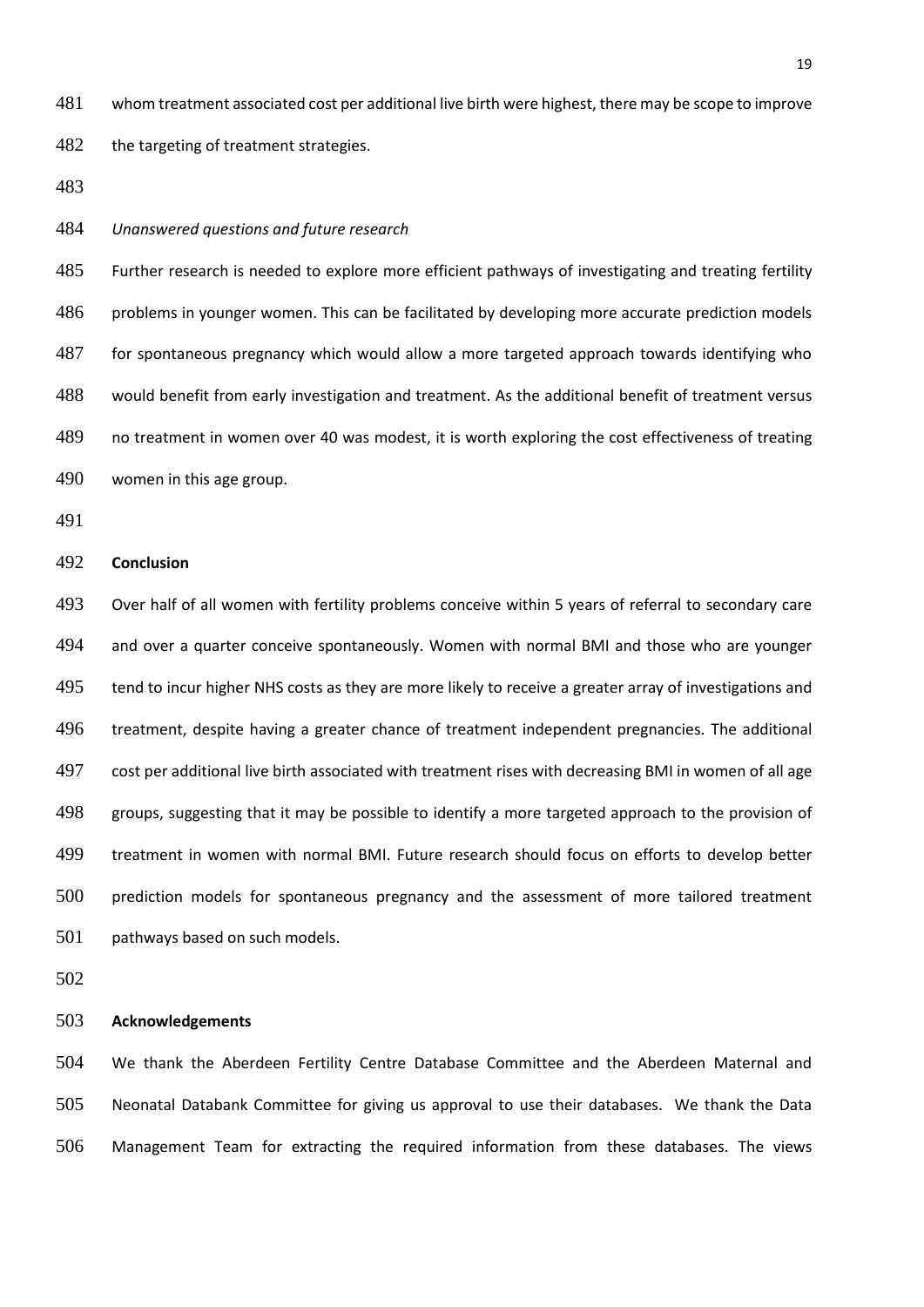expressed in this paper represent the views of the authors and not necessarily the views of the funding bodies.

## **Author's Roles**

- SP, GS and SB conceived the project and designed it with input from JM and SW. DM designed the
- statistical analysis plan and analysed the data. SP and DM entered and cleaned the data and wrote
- the first draft. All authors contributed to the interpretation of the results and the final draft. GS
- designed the health economic methods and interpreted the results of the health economic analysis.
- Finally, both SP and DM contributed equally as authors in conducting the project and writing the
- paper.

# **Funding**

- This study was partly funded by an NHS endowment grant (Grant Number 12/48) and DM by a Chief
- Scientist Office Postdoctoral Fellowship (Ref PDF/12/06).

## **Conflict of interest**

- All authors have completed the ICMJE uniform disclosure form at www.icmje.org/coi disclosure.pdf
- 522 (available on request from the corresponding author) and there are no conflicting interests.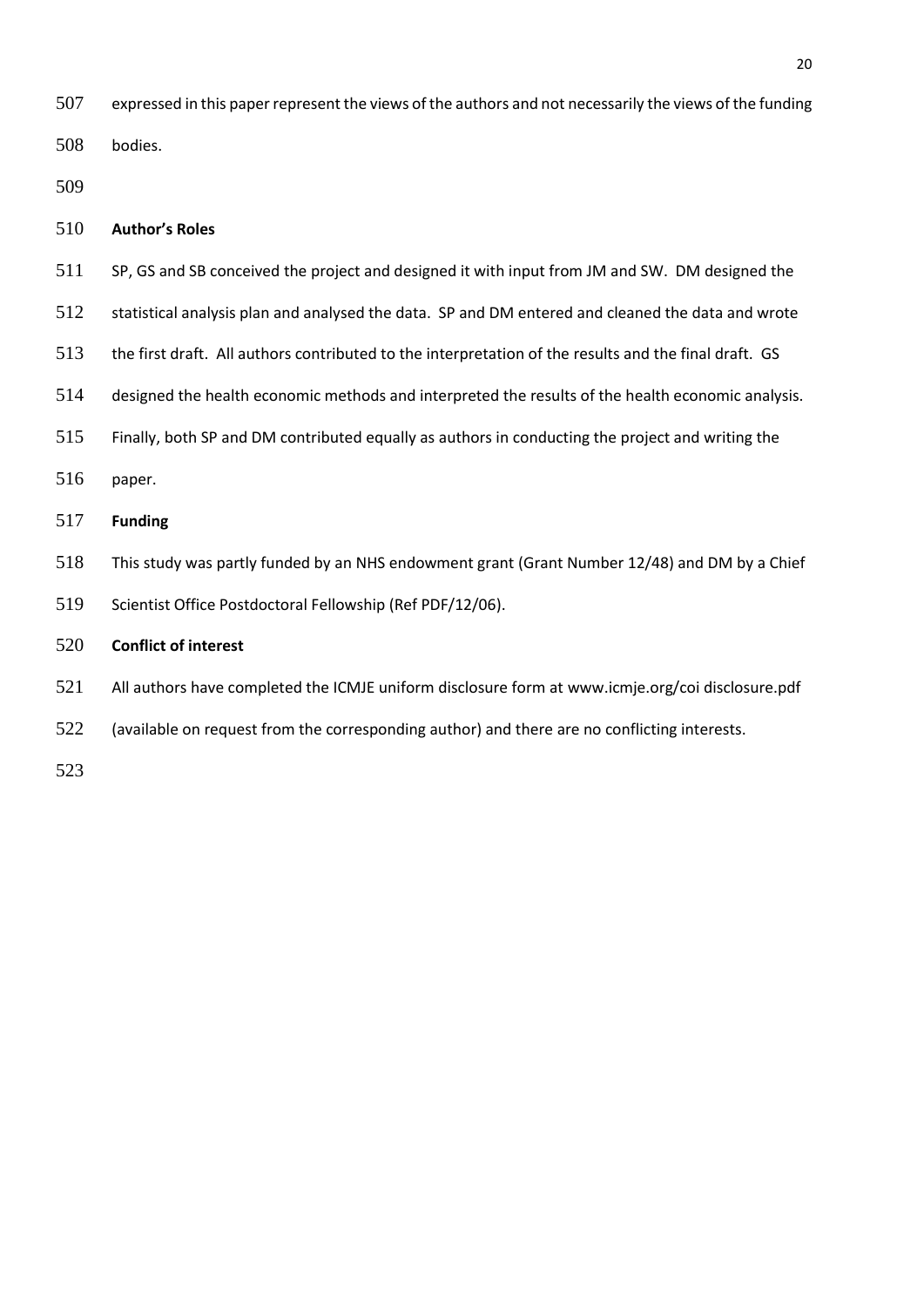- 
- Bhattacharya S, Campbell DM, Liston WA, Bhattacharya S. Effect of body mass index on pregnancy
- outcomes in nulliparous women delivering singleton babies. *BMC Public Health* 2007;**7:**168.
- 
- Bhattacharya S, Harrild K, Mollison J, Wordsworth S, Tay C, Harrold A, McQueen D, Lyall H, Johnston
- L, Burrage J, *et al*. Clomifene citrate or unstimulated intrauterine insemination compared with
- expectant management for unexplained infertility: pragmatic randomised controlled trial.
- *Br Med J* 2008;**337**:a716. doi: 10.1136/bmj.a716.
- 
- Balen AH, Anderson RA. Impact of obesity on female reproductive health: British fertility society,
- policy and practice guidelines. *Hum Fertil* 2007;**10:**195-206.
- 
- Brandes M, Hamilton CJCM, van der Steen JOM, De Bruin JP, Bots RSGM, Nelen WLDM, Kremer JAM.
- Unexplained infertility: overall ongoing pregnancy rate and mode of conception. *Hum Reprod*
- 2011;**26**:360–368.
- 
- Cedergren MI. Maternal morbid obesity and the risk of adverse pregnancy outcome. *Obstet Gynecol* 2004; **103**:219-224.
- 
- Collins JA, Burrows EA, Willan AR. The prognosis for live birth among untreated infertile couples.
- *Fertil Steril* 1995;**64**:22–28.

- Curtis L. *Unit costs of health and social care 2011*. 2011. Personal Social Services Research Unit,
- University of Kent, Canterbury, UK.
-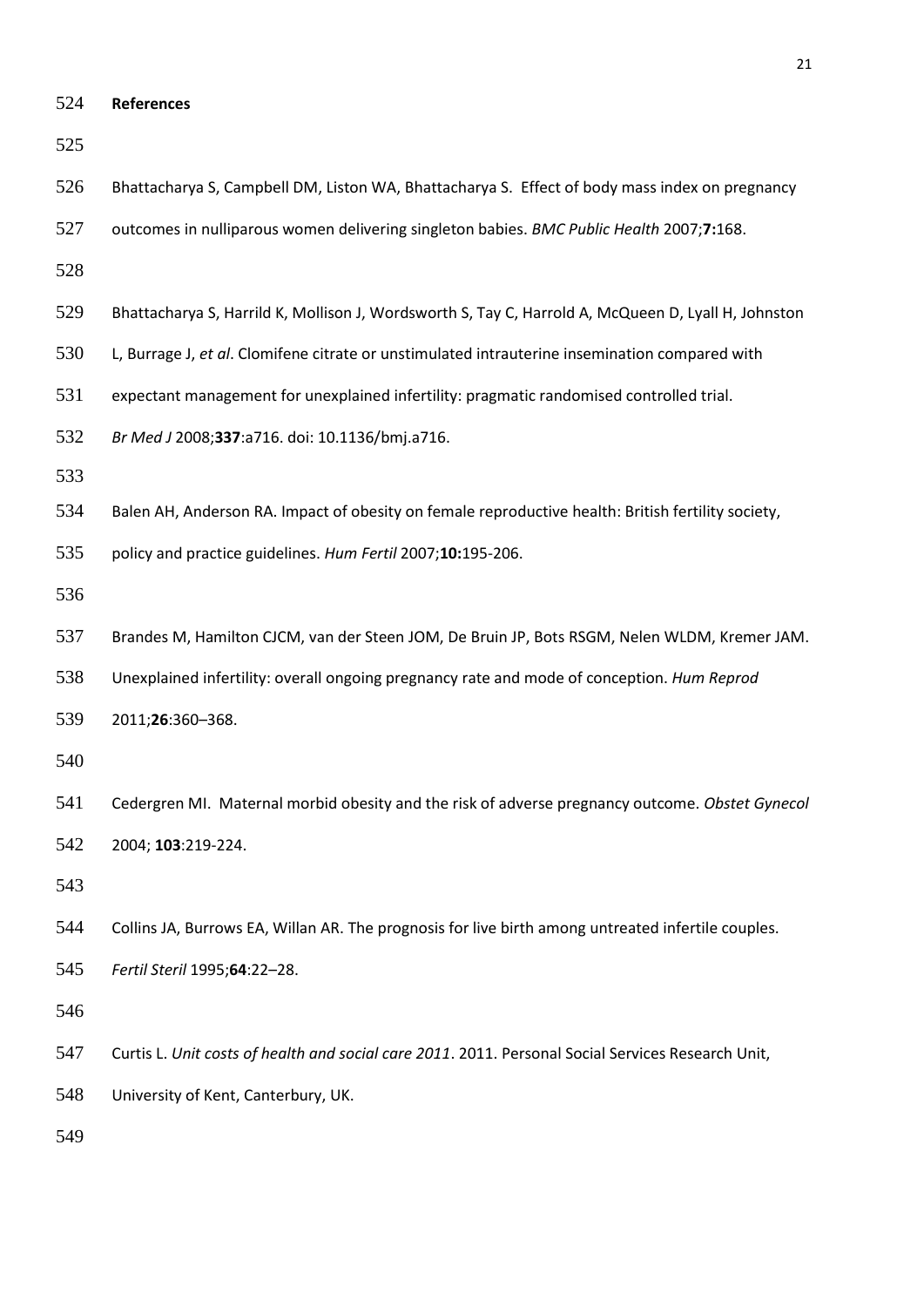- Scotland G*.* Association between maternal body mass index during pregnancy, short-term morbidity,
- and increased health service costs: a population-based study*. BJOG* 2014;**121**:72*–*82*.*
- 
- Kamphuis EI, Bhattacharya S, van der Veen F, Mol BW, Templeton A. Are we overusing IVF? *Br Med J*
- 2014;**348**:g252. doi: 10.1136/bmj.g252
- 
- Koning AMH, Kuchenbecker WKH, Groen H, Hoek A, Land JA, Khan KS, Mol BWJ. Economic
- consequences of overweight and obesity in infertility: a framework of evaluating the costs and
- outcomes of fertility care. *Hum Reprod Update* 2010;**16**:246-254.
- 
- Maheshwari A, Scotland G, Bell J, McTavish A, Hamilton M, Bhattacharya S. Direct health services
- costs of providing assisted reproduction services in older women. *Fertil Steril* 2010;**93**:527-536.
- 
- Maheshwari A, Scotland G, Bell J, McTavish A, Hamilton M, Bhattacharya S. The direct health
- services costs of providing assisted reproduction services in overweight or obese women: A
- retrospective cross-sectional analysis. *Hum Reprod* 2009; **24**:633-639.
- 
- National Collaborating Centre for Women's and Children's Health. *Fertility: assessment and*
- *treatment for people with fertility problems* 2013. Available at:
- http://www.nice.org.uk/nicemedia/live/14078/62769/62769.pdf.
- 
- Philips Z, Barraza-Llorens M, Posnett J. Evaluation of the relative cost-effectiveness of treatments for
- infertility in the UK. *Hum Reprod* 2000;**15:**95-106.
- 
- Royal College of Obstetricians and Gynaecologists. *The Management of Infertility in Secondary Care*.
- Evidence-based Guideline No 3, 1998. RCOG Press, London, UK.